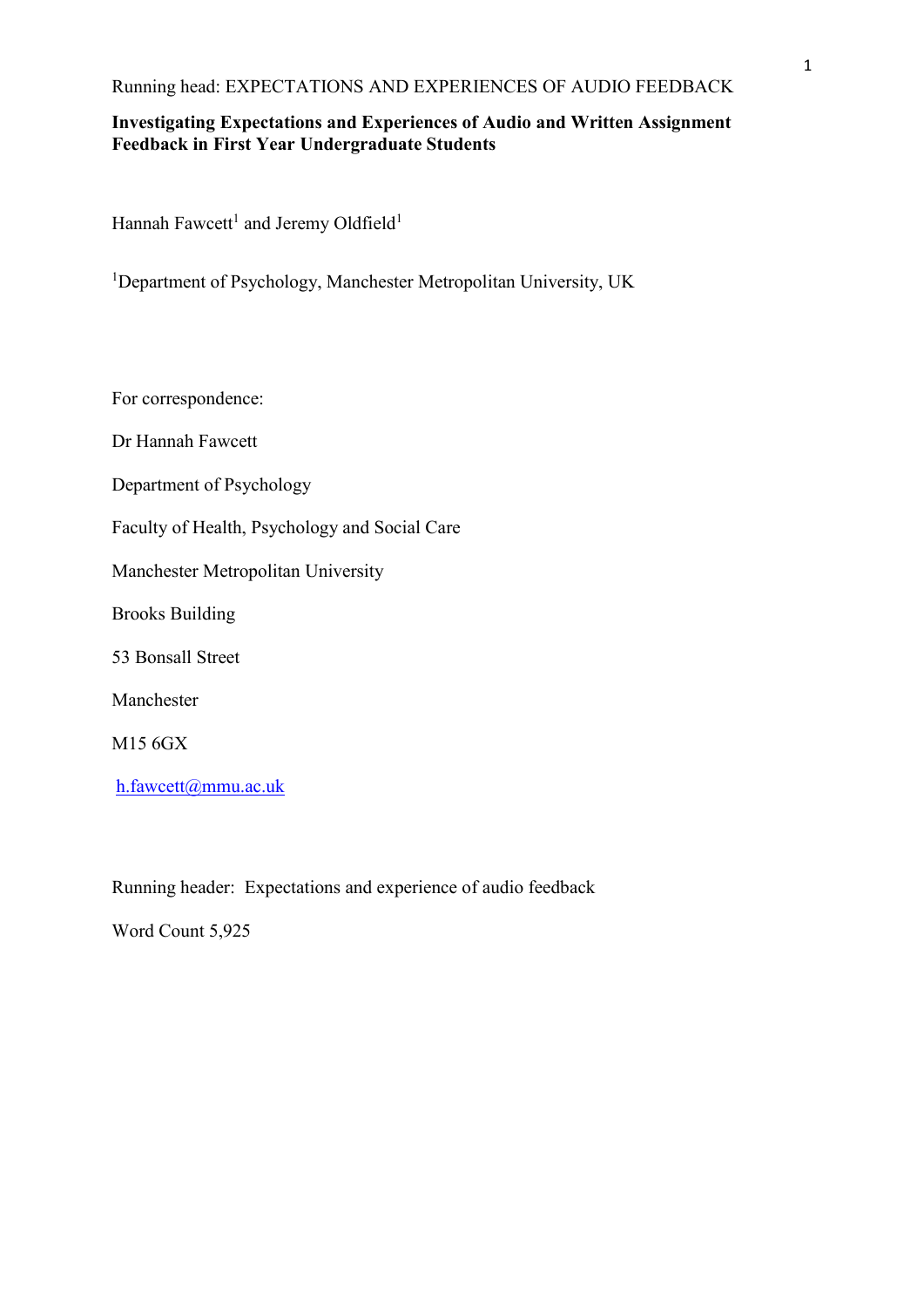# **Investigating Expectations and Experiences of Audio and Written Assignment Feedback in First Year Undergraduate Students**

### **Abstract**

Previous research suggests that audio feedback may be an important mechanism for facilitating effective and timely assignment feedback. The present study examined expectations and experiences of audio and written feedback provided through *turnitin for iPad®* from students within the same cohort and assignment. The results showed that although initially sceptical of audio- compared to written feedback, there were no significant differences in students' experiences of audio and written feedback. Students' performance on the assignment was not associated with their experiences of audio feedback but first class performing students (>70%) had more positive experiences of written feedback than those who received an upper second class grade (60-69%). In general, the results imply that audio feedback provided through *turnitin for iPad®* is a viable alternative to written feedback. The findings are discussed in relation to past research findings.

**Key words:** audio feedback; student expectations; student experience; written feedback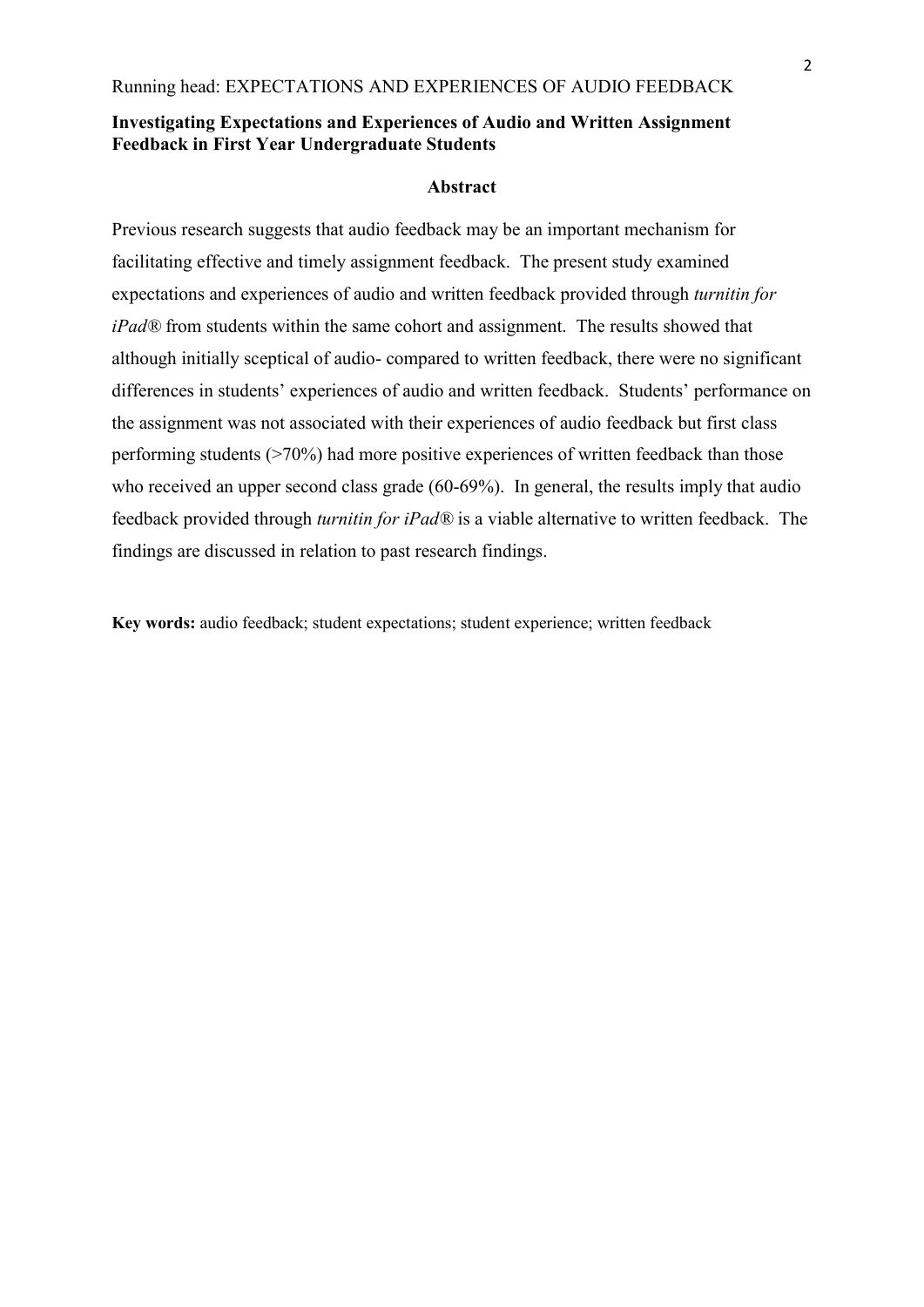### **The context of university assignment feedback**

University lecturers give feedback to students on their assignments to inform learning, justify grades and meet institutional requirements (Bailey and Garner 2010). Feedback also provides students with expert guidance as well as conforms to wider professional requirements (Harman and McDowell 2011). With such diverse and important functions, it is unsurprising that feedback on assignments has the single biggest impact on student performance (Gibbs and Simpson 2004). Nonetheless, internationally, satisfaction with feedback is low (James, Krause, and Jennings 2010; Nicol 2010). Within the UK the National Student Survey (NSS; 2013) of final year undergraduate students shows that amongst Higher Education (HE) establishments in general, students have poorer evaluations of assessment and feedback than any other aspects of the university academic experience. Perceptions of feedback amongst students may be low as feedback can actually undermine student confidence, as learners perceive it to be overly harsh (Young 2000), rather than viewing it as encouraging and supportive (Harman and McDowell 2011).

# **Audio feedback**

Compared to traditional written formats, the provision of audio comments on completed assignments allows for greater "expression, nuance, tone and personal input" (Carruthers et al. 2014, 3). Thus, compared to written accounts, using audio has the potential to be a more sensitive way of delivering feedback to learners. Indeed, using audio comments is generally associated with higher levels of feedback satisfaction amongst students (Ice et al. 2007; Chalmers et al. 2014).

All types of feedback can be divided into three key domains based on the features of the work to which it relates, these have been termed micro-level, middle-level, and globallevel (Stern and Solomon 2006). Micro-level comments relate to the basics of writing such as spelling, grammar and referencing conventions. Middle-level comments relate to the student's ability to produce quality ideas and support them with appropriate evidence, and global-level comments critique the overall structure, academic argument and organisation of the assignment (Stern and Solomon 2006).

Evidence suggests that students prefer micro-level information to be communicated through written rather than audio feedback (Ice et al. 2010). This preference could be due to written comments highlighting each instance of poor spelling and grammar, whereas audio feedback may more commonly provide a general instruction to attend to spelling and grammar when completing future assignments. With regards to formative feedback, written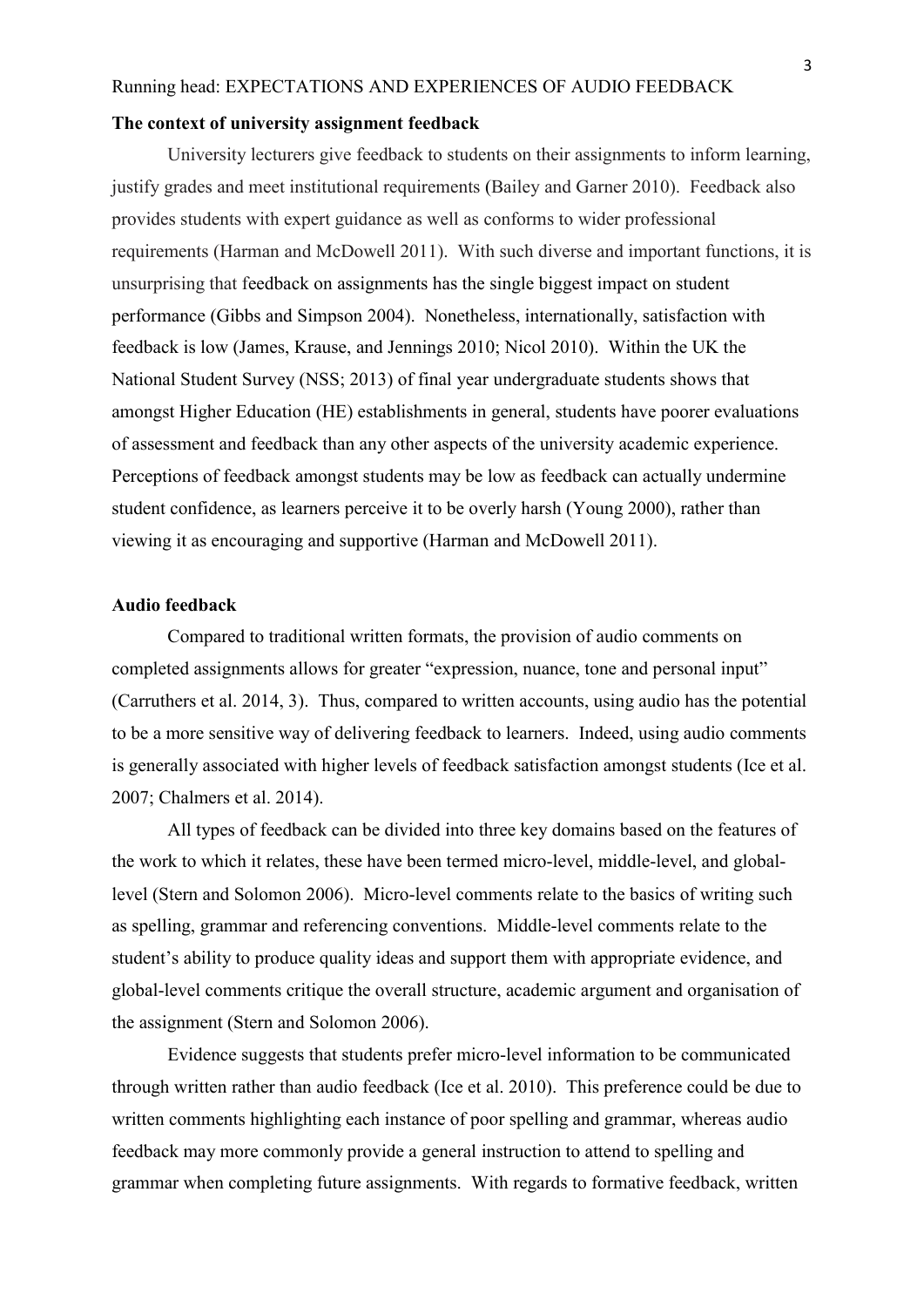micro-level feedback may therefore be popular with students as it serves as an easy spelling and grammar check. However, rather than focus solely on the current assignment, feedback should actually 'feed forward' by highlighting areas for attention in future assignments and highlighting sources of support and guidance (Race 2010). Thus, general micro-level comments delivered through audio feedback may actually be more beneficial to learners (particularly on summative assessments) as students are forced to actively work to improve their generic spelling and grammar skills.

Hatziapostolou and Paraskakis (2010) suggest that good feedback should contain constructive criticism that emphasizes how the work relates to learning outcomes and assessment requirements. As it is tailored to the individual student and aims to encourage them in their future studies, audio feedback may be better suited than written comments to provide personalised middle-level and global-level comments to learners. Moreover, considerable research has demonstrated that audio (compared to written feedback) is associated with a significantly greater number of staff comments, suggesting that this type of feedback actually provides better and more detailed feedback for students than written comments (Chalmers et al. 2014; Laughton 2013; Macgregor, Spiers, and Taylor 2011; Merry and Orsmond 2008).

### **Staff experience of audio feedback**

As audio feedback often provides a greater number of comments on student work (Chalmers et al. 2014; Laughton 2013; Macgregor et al. 2011; Merry and Orsmond 2008) this implies it is a more time consuming method of providing feedback than written comments. However, Lunt and Curran (2010) estimate one minute of speech takes approximately six minutes to write; illustrating that audio feedback has the potential to actually save a significant proportion of staff time. Nonetheless, Laughton (2013) acknowledges that in some incidences the greater number of words in audio compared to written feedback could be attributable to fillers and less succinct sentence constructions in spontaneous audio comments, rather than more meaningful feedback. Despite this, the average time taken to mark formative assignments when providing audio feedback is three minutes less, compared to written comments provided through Gradebook in Blackboard (Allen and Bentley 2012). Thus, markers generally evaluate audio feedback as a time efficient form of feedback (Brearley and Cullen 2012) that could facilitate a timely return to students. This is an important finding given that a main source of student dissatisfaction with feedback is delays in its return (Cann 2014).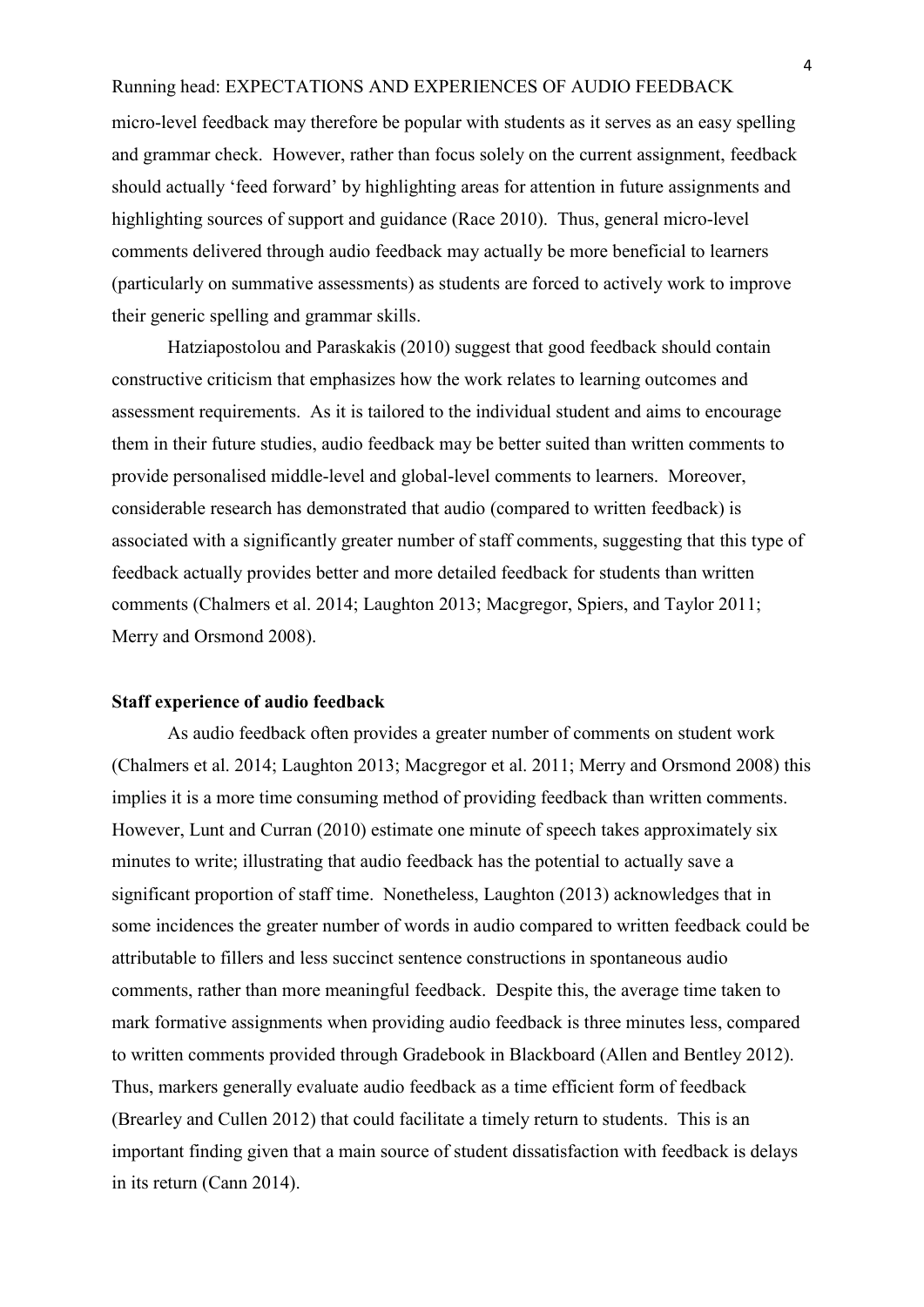Prior research has identified barriers to audio feedback based upon the difficulty of recording and editing MP3 files (Munro and Hollingworth 2014) as well as struggling to find quiet places to actually record the audio (King, McGugan, and Bunyan 2008). However, most previous research has examined the use of Audacity® and GarageBand, which are software designed for audio recording in general. The external nature of Audacity® means that although recording feedback is quick, uploading large audio files to a virtual learning environment (VLE) or attaching them to individual emails can be very time consuming and laborious (Sweeney 2009) leading to negative staff evaluations of audio feedback (Cavanaugh and Song 2014; Sweeney 2009).

VLEs provide a variety of mechanisms for feedback (eg. *Wimba, turnitin for iPad®, Gradebook, Microsoft Word* documents etc) each of which may be differently experienced by students. Recently, audio recording systems have been embedded in existing and user friendly software used by academics and students, such as the assignment submission platform *turnitin for iPad®*. This implies that it is possible to overcome the main staff concern of audio feedback (difficulty uploading large files). Past research therefore suggests that audio feedback may be an effective way of managing high marking loads and the student need for timely feedback. However, the student experience of audio feedback that is embedded within familiar VLEs needs to be assessed (Li and De Luca 2014).

# **Student experience of feedback**

Research evidence recently reported has shown students are not always utilising the feedback they receive on a piece of work in subsequent assignments (Li and De Luca 2014). In fact, some students focus solely upon the grade awarded (Carless 2006; Mutch 2003). Lunt and Curran (2010) found as few as 5% of students collected written feedback compared to 50% who listened to audio feedback (although they did not assess accessing rates for typed feedback provided through VLEs which is a more common manner of provided feedback now). Thus, students appear to be at least ten times more likely to open audio files than collect hard copies of written feedback (Lunt and Curran 2010) although it should be noted that the provision of handwritten feedback is becoming less common as electronic feedback provided through VLEs takes over. Although some of these studies involved small samples that may not be representative of wider engagement with feedback, they question how students can be encouraged to engage more fully with the feedback they receive on their assignments. In addition, these findings highlight the need for further research comparing the student experience of audio feedback with their experience of electronic written feedback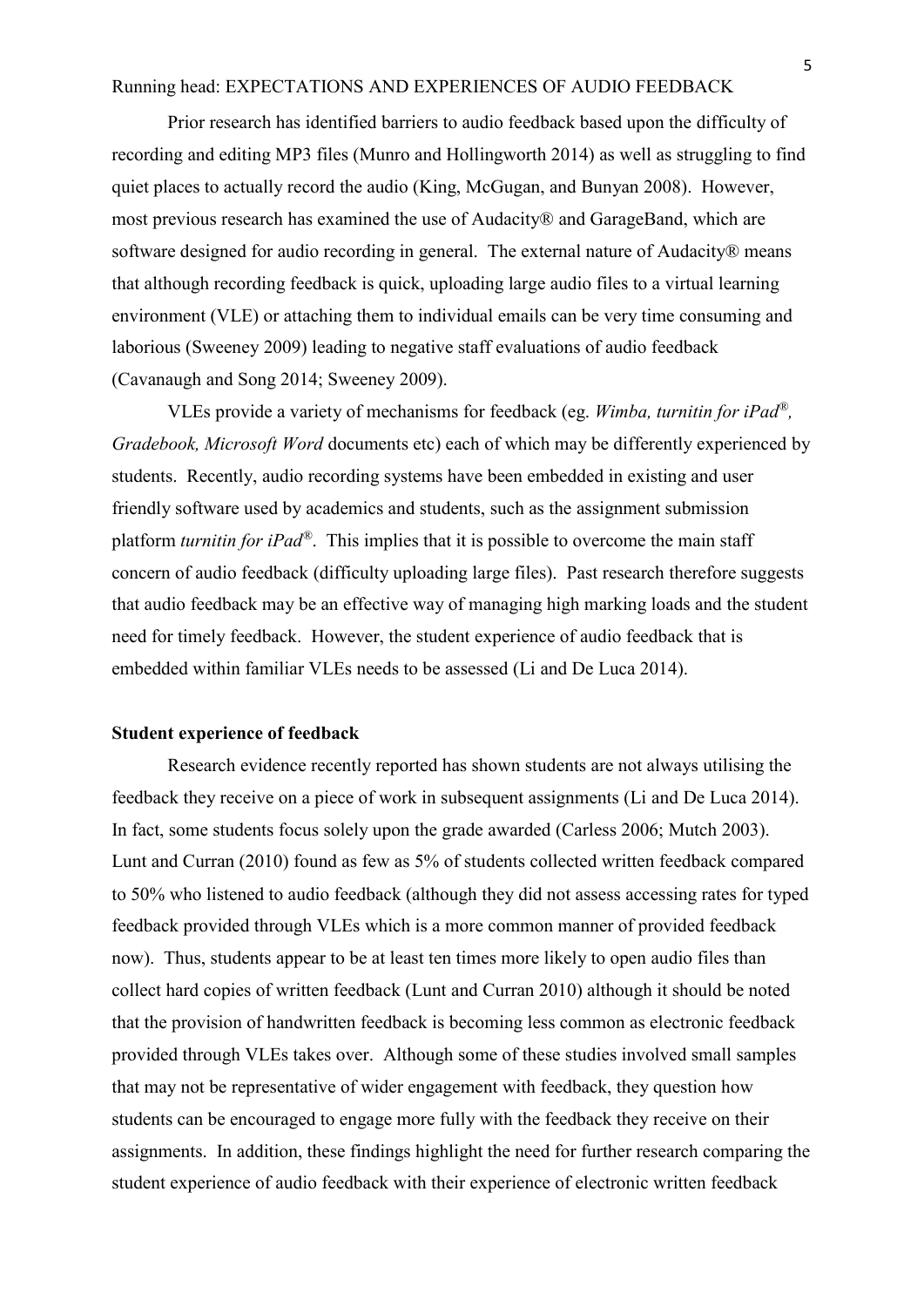provided through a VLE. The evidence suggests that audio feedback may be a useful tool to facilitate increased student engagement with feedback and, ultimately, future assessment performance (Lunt and Curran 2010).

Huxham (2007) found that students like feedback that is personal to them, rather than generic in scope. Audio feedback by its very nature is personalised and Ice et al. (2007) demonstrated that, when used in ongoing formative assessments, audio feedback can even build a sense of community amongst distance learning students. Furthermore, Jackson (2012) found students valued the less formal vocabulary used in audio compared to written feedback. Not only did this informal language enable students to understand better their performance, it also served to personalise staff and make them appear more approachable.

Written feedback may be perceived as unfair or harsh, as the staff member is unable to effectively convey their tone of voice in handwritten or typed comments, and so cannot minimise individual emotional reactions (Dowden et al. 2011). However, with its ability to convey tone, emotion and encouragement, audio feedback may mitigate against possible negative emotional reactions to feedback. Lizzio and Wilson (2008) discovered in a large sample of students, the most effective written feedback was believed to be that which stimulates learning development, and is fair and encouraging. The potential for criticism to be delivered in an encouraging tone of voice is therefore a benefit of audio feedback over written feedback. Hennessy and Forrester (2013) conceptualise this aspect of audio feedback as invoking the *enhanced presence* of the tutor compared to written feedback.

Rodway-Dyer, Knight, and Dunne (2011) demonstrated that first year undergraduate students were more likely than more experienced students to perceive audio feedback negatively due to the perception that it is overly severe. Nonetheless, 76% of students thought the audio feedback they received would help them in future assignments. Thus, receiving audio feedback may encourage students to seek additional face-to-face feedback and guidance from academic staff, despite initial scepticism.

Jones et al. (2012) found that student reactions to written feedback were related to grade achieved in that assignment, such that lower performing students were less satisfied than higher performing students with the feedback. However, this did not impact upon their motivation to try hard in their future assignments, perhaps because most participants felt the feedback they received, whilst sometimes disappointing, was fair. Jones et al.'s findings are interesting as they reflect the student's initial reactions to receiving their feedback, rather than subsequent to a time delay as in most research. A final advantage of this audio feedback is it is often more accessible than traditional handwritten comments which can be illegible to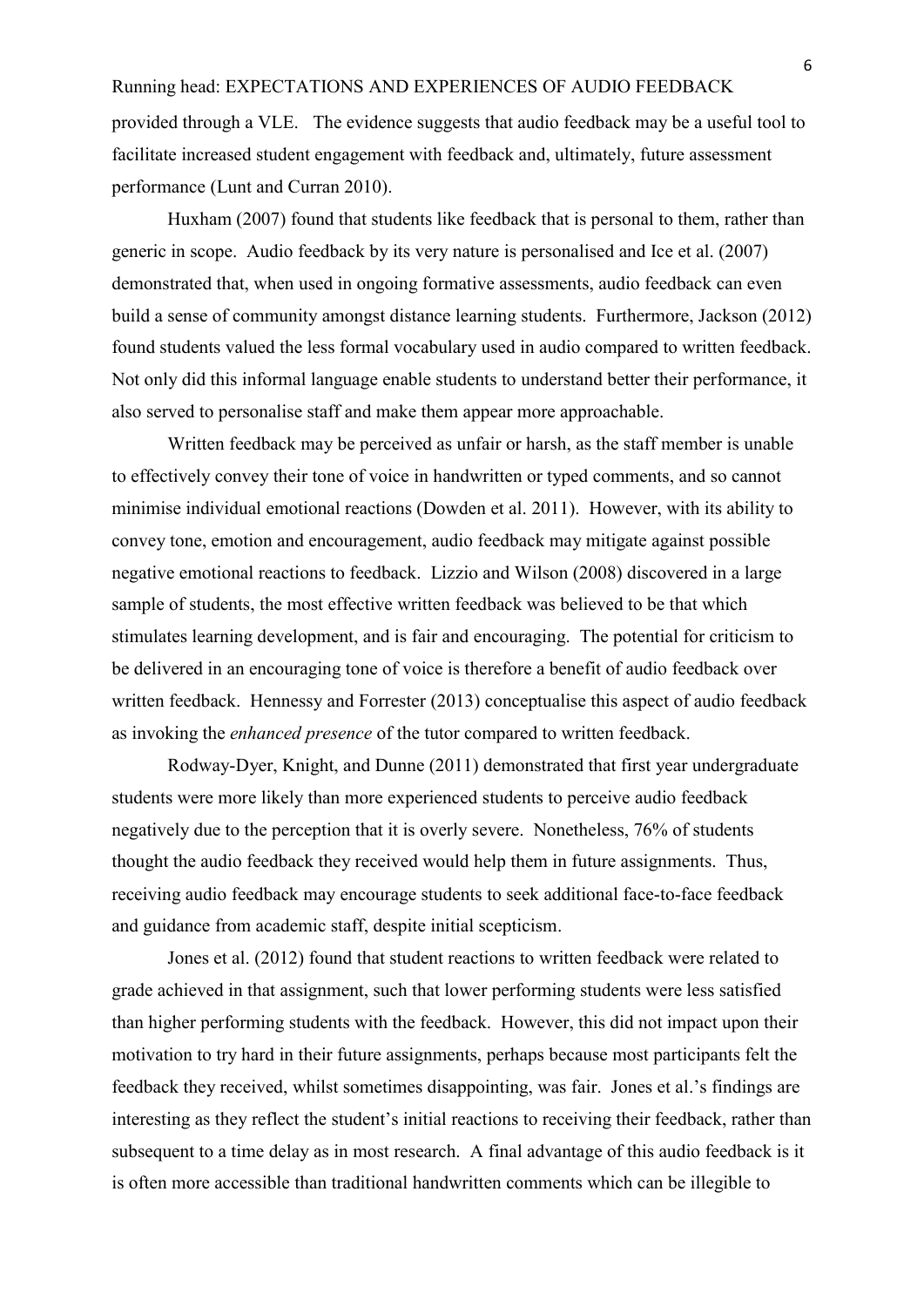students (Merry and Orsmond 2008). However, as previously highlighted, whether it has advantages over electronic written feedback which does not have legibility issues, is unknown. In general, a range of benefits associated with audio feedback has been noted regardless of whether the research assesses initial or delayed reactions to the feedback.

# **Justification for the present study**

To date, few studies have examined expectations and attitudes towards audio feedback amongst individuals who have yet to receive this type of comment on their work (for exception see France and Wheeler 2007). As audio feedback becomes increasingly common within HE institutions, students may now expect and desire more technological feedback than traditional handwritten or typed comments on their work. Despite the widespread use of VLEs within HE institutions (Nortcliffe and Middleton 2007), and the strengths of audio feedback, research has failed to evaluate the student experience of audio feedback that is embedded within VLE (Merry and Orsmond 2008). However, McGarvey and Haxton (2011) suggest that technology could be used to enhance feedback quality and, ultimately, student learning. This paper addresses the gap in current research by assessing the student experience of audio feedback delivered through a familiar VLE. Moreover, negative expectations of audio feedback may influence participant responses when completing postfeedback questionnaires. For this reason, the current study examined students' expectations of audio feedback (pre-feedback measure, time-point 1) as well as experiences of this type of feedback (post-feedback measure, time-point 2). In addition, much of the research evaluating audio feedback does so in isolation from other forms of feedback with only a few studies looking at both mediums of feedback within a single cohort on a single assessment (see for example Ice et al. 2007; Ice et al. 2010; Chalmers et al. 2014). In addition, much of the research is arguably dated, given its use of handwritten feedback as the comparison group. Nonetheless, Cavanaugh and Song (2014) suggest that further empirical research that directly compares student perceptions of written and audio feedback is required to inform the appropriate use of audio feedback.

### **Summary and hypotheses**

The present study provides a direct comparison of expectations and experiences of audio and written (electronic typed) feedback individually, as well as direct comparisons of audio and written feedback within the same student cohort and assignment. This gives a clear illustration of students' experiences of feedback and indicates the most effective approach to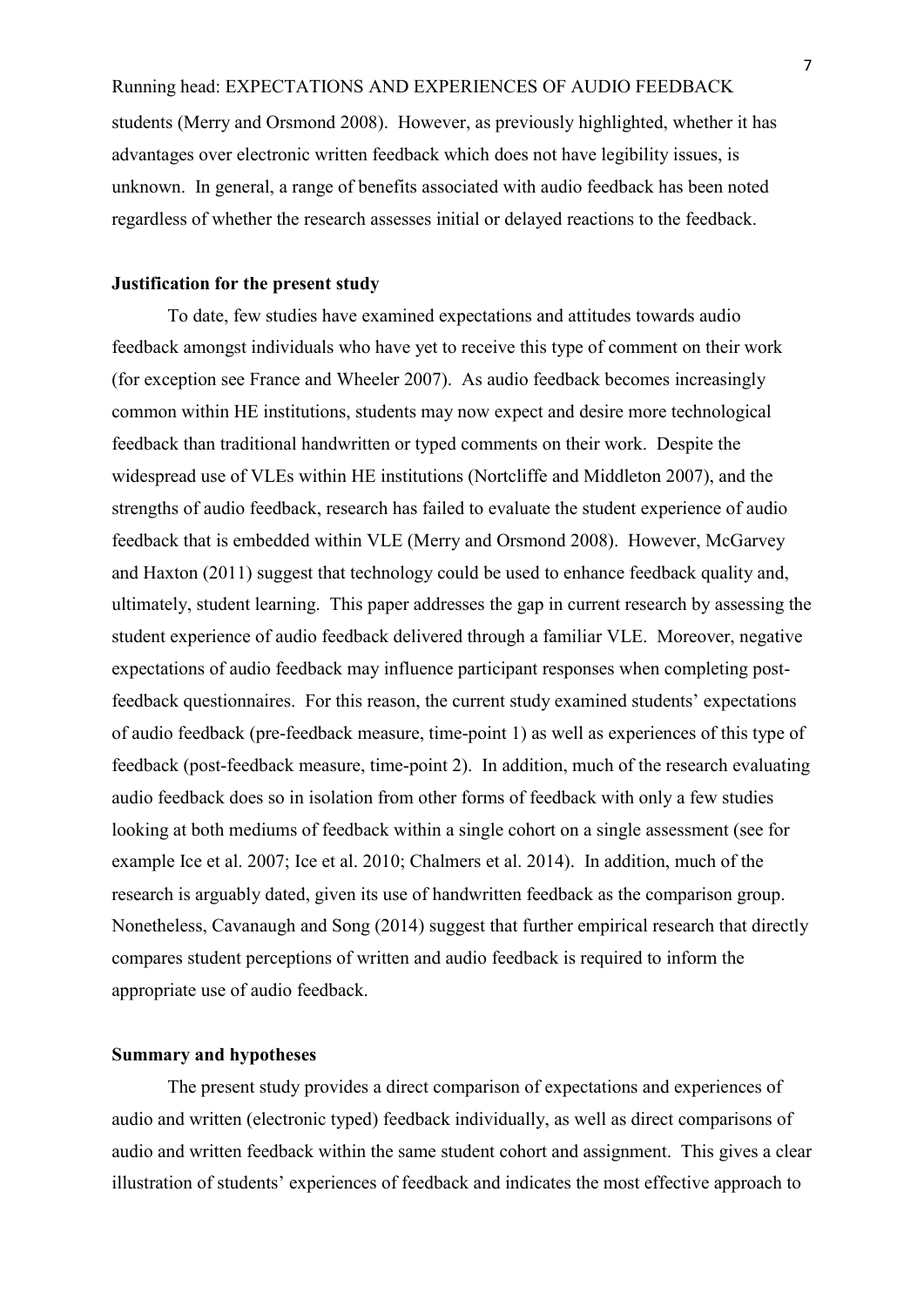engaging students in staff comments on their work. It was hypothesised that participants would have less positive expectations of audio feedback compared to written feedback, but that the experience of audio feedback would be evaluated more positively. Additionally, it was expected that experiences of both written and audio feedback would surpass expectations due to high quality feedback on the course. Finally, in accordance with the findings of Dowden et al. (2011), it was hypothesised that grade achieved for the assignment would be a positive predictor of feedback evaluations.

#### **Method**

### **Overview**

The study reported here examined student expectations and experiences of audio and written feedback. To do this, all participants completed two questionnaires rating their expectations of written and audio feedback at time-point 1. Following random allocation to receive either audio or written feedback on their work, participants completed a single post measure questionnaire at time-point 2 to evaluate the type of feedback they received.

# **Design**

At time-point 1 there was a single within-participants variable of expectations of summative coursework feedback (written, audio). At time-point two, there was a single between-participants variable, experience of feedback (written, audio). Participants were assigned to either the audio or written condition at time-point 2 depending upon the type of feedback they had actually received for their summative academic assignment (written, audio).

# **Participants**

One-hundred thirty-seven participants were recruited through an opportunity sample of psychology students studying on a single unit in the first year of their degree at a University in the North of England. Twenty-one participants were male, ninety-three female and the remaining twenty-two participants did not answer this item. Students were provided with credits which gave them access to research participation recruitment database in return for participation. Use of the database was advantageous to students as it facilitated participant recruitment for the research projects they conducted as part of their degree course. In accordance with ethical guidelines (BPS, 2011) no other inducements were provided.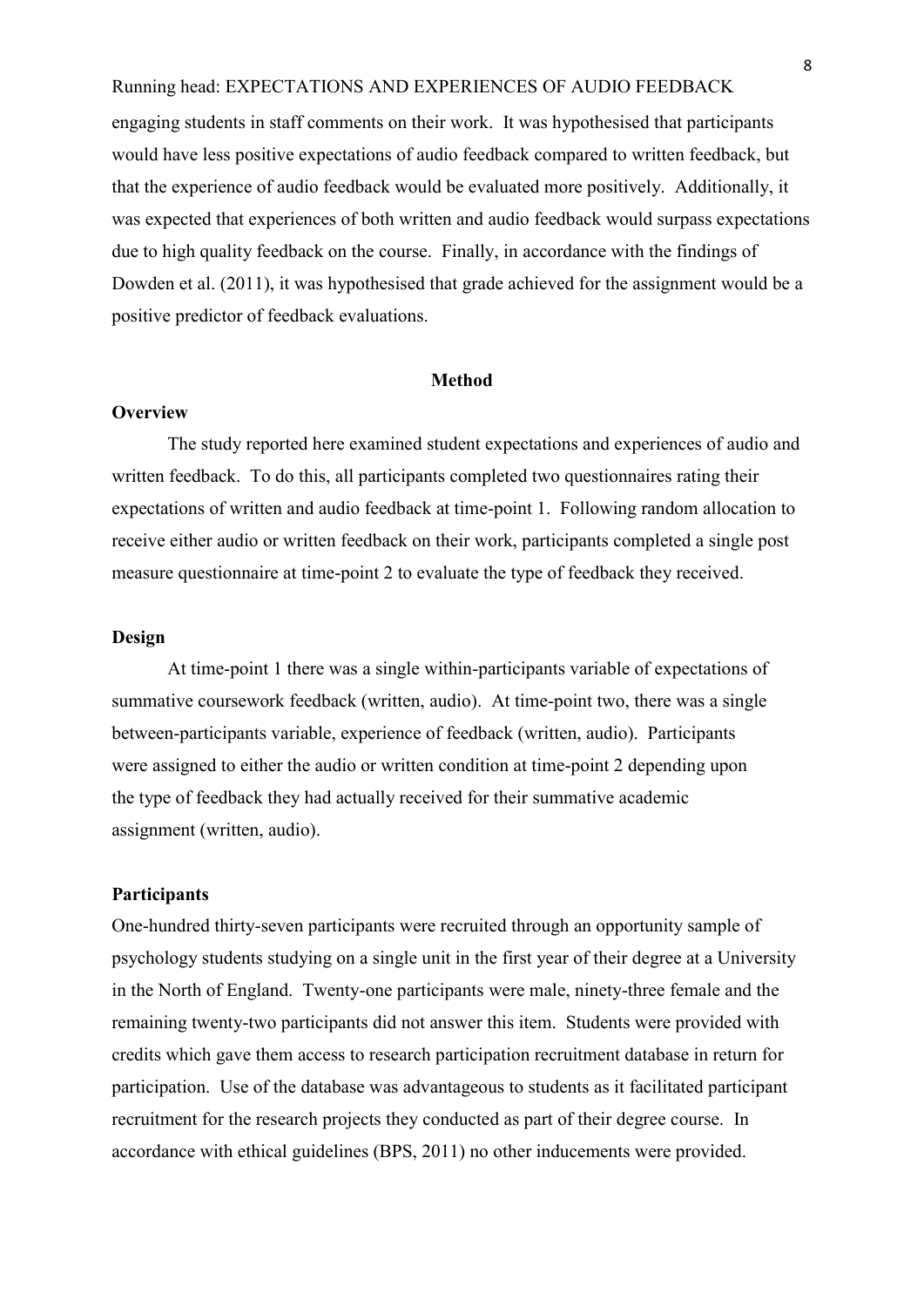#### **Materials**

At time-point 1 expectations of written feedback were assessed by means of a 13-item Written Feedback Scale (WFS; Cronbach's alpha = 0.949). The items were developed from previous literature on the features and functions of feedback and were all scored on 5 point Likert scales rated from 1 (*strongly disagree*) to 5 (*strongly agree*). Items assessed aspects of feedback including, ease of access, individuality, enhancing motivation to improve and usefulness in identifying participant's strengths and weaknesses. Example items included; *I believe that written feedback will help me to improve my performance*; *I believe that written feedback will be practical to access*; *I believe that written feedback will make it easy to receive criticism on my work*. The possible range of scores was between 13 and 65. Participant's expectations of audio feedback were assessed with the Audio Feedback Scale (AFS) which utilised the same 13 items as the WFS although in relation to audio feedback (Cronbach's alpha = 0.960). The AFS included one additional item assessing expectations of the sound quality of audio feedback (*I believe that audio feedback will provide feedback with high sound quality*). The possible range of scores was 14 – 70.

At time-point 2 experiences of feedback on a recently returned assignment were assessed again using the WFS and AFS. Participants completed either the WFS or the AFS, depending on the type of feedback they had received for their assignment. The 13 items (or 14 in the case of the audio feedback) were however, phrased in past tense to gage a measure of actual experiences of these types of feedback. For example; *The audio/written feedback I received on this unit helped me to improve my performance* and *The audio/written feedback I received on this unit helped me identify the strengths in my work.* As participants may not have been familiar with the terms audio feedback, a definition was provided on the AFS at both time-points 1 and 2 (Audio feedback refers to receiving feedback on your assessed work in the form of an audio recording of your tutor talking about your work).

Participants also indicated their gender, whether they had received previous audio and written feedback and, when completing the WSF or ASF at time-point 2, their assignment grade (expressed a percentage mark).

# **Procedure**

All participants submitted an in-course 2000 word essay assignment approximately two weeks prior to the commencement of the study. The assignments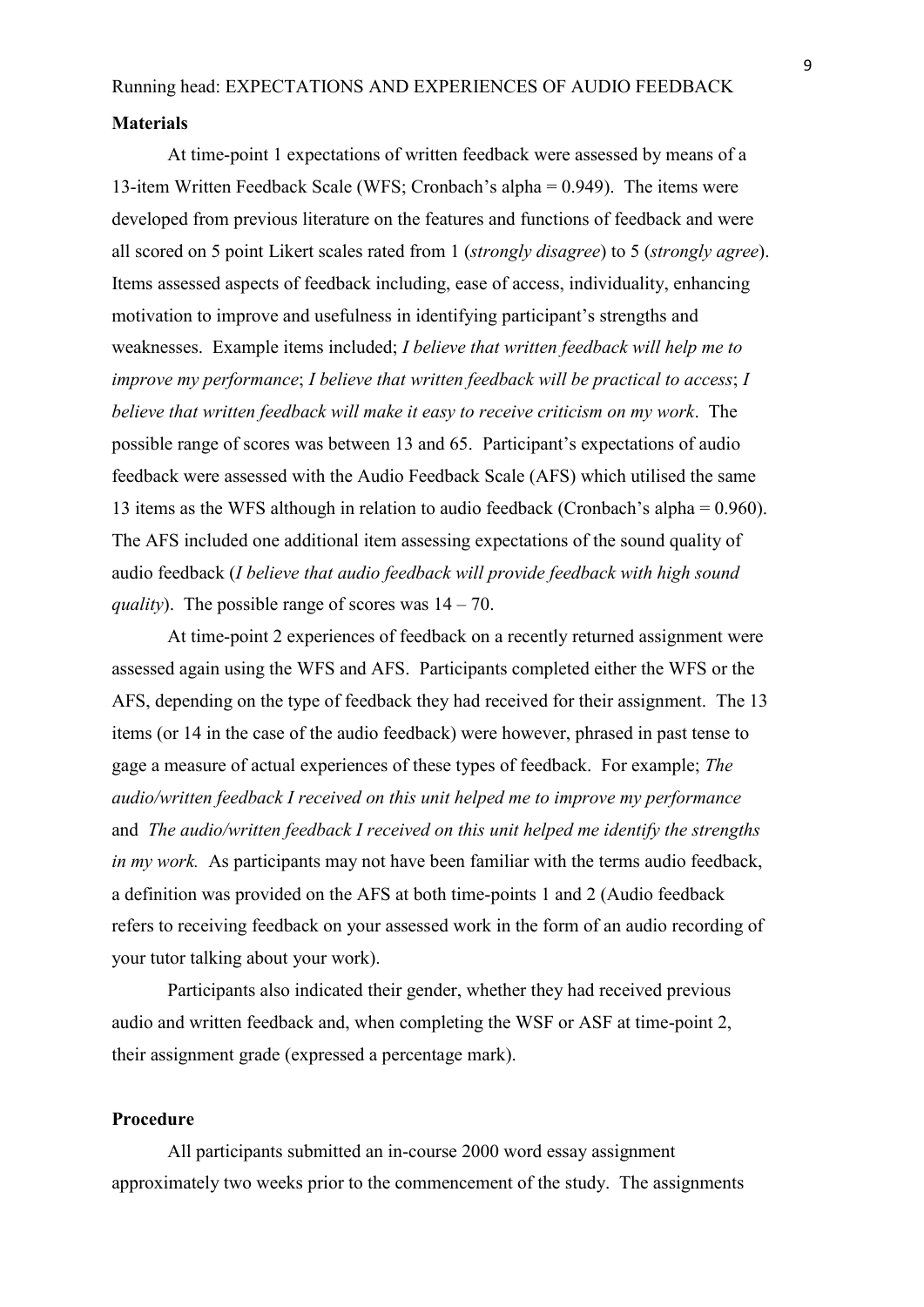were a compulsory part of their psychology degree programme and were submitted through the online assignment submission and plagiarism checking system *turnitin* via the online learning environment Moodle. All students studying the unit were informed prior to submission that they would receive either written or audio feedback on their assignment.

Two weeks after submitting this assignment, participants were asked to complete the ASF and WFS within their scheduled lecture. Participation was voluntary and only those who signed the consent form completed the WFS and AFS at time-point 1. These questionnaires took approximately 5 minutes to complete and assessed their expectations of audio and written feedback.

The 211 assignments for the unit were evenly distributed between four experienced members of academic staff. Marking staff were randomly allocated which feedback method (written, audio) to use for each assignment; all staff provided audio feedback for half of their allocation and written feedback for the other half, thus ensuring that individual differences in marking style did not affect student experiences of audio feedback. A random number generator randomly assigned the numbered assignments to a marker and type of feedback (audio or written). Typed written feedback was created within through *turnitin for iPad®* and consisted of annotations on the electronic copy of the assignment as well as approximately 120-150 words of general feedback provided through the *turnitin* comments function. Audio feedback consisted of solely an audio file of up to 3 minutes in length in which staff talked through the strengths and weaknesses of the completed assignment. Audio feedback was recorded through the *turnitin for iPad®* app which embeds the feedback (up to 3 minutes long) within an existing VLE. This meant that the both the written and audio feedback to students was located alongside written feedback for other assignments submitted by that student and accessible through the *turnitin* application within the Moodle VLE.

Time-point 2 occurred in scheduled lectures one week after receiving the feedback for their work. Here, participants were allocated either the WFS or ASF depending upon which form of feedback they had received. Following completion of this questionnaire, participants were thanked and debriefed. Differing attendance at the lectures and student's right to decline participation in the research meant that some individuals participated in only one of the two data collection sessions.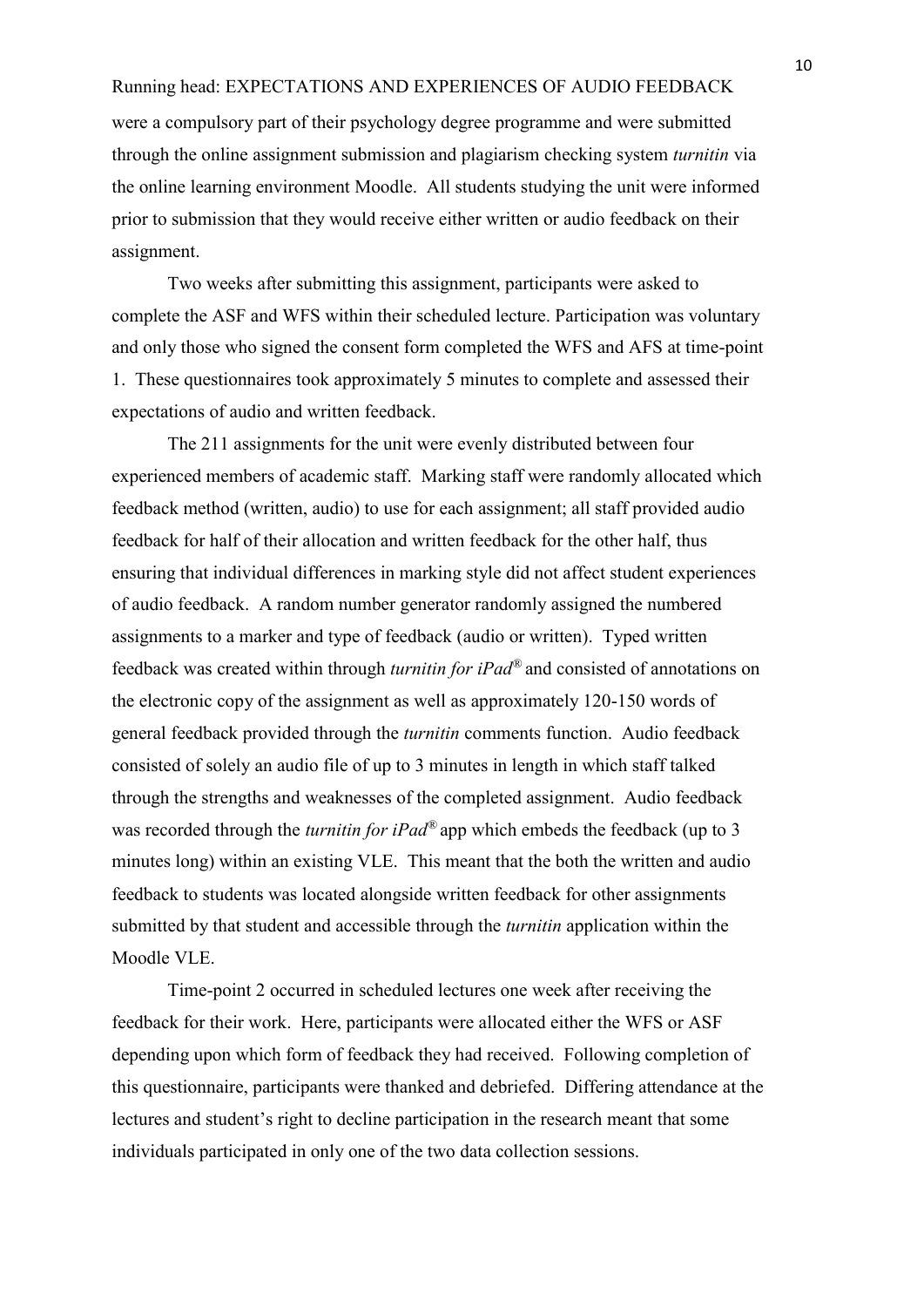#### **Ethics**

The study was conducted in accordance with British Psychological Society (BPS) Code of Human Research Ethics (BPS, 2011) and the University Research Ethics Committee granted local approval. All participants provided their informed consent to participate.

#### **Results**

The number of participants completing each aspect of the project varied based on the type of feedback they received, and whether the participant opted to participate at both of the two data collection points (see Table 1). Participants were excluded if they had more than 50% of the data from one time-point and 100% of the data from the other time-point missing (one participant). Fifty-nine participants completed both the ASF and WFS at time-point 1 and the relevant questionnaire (either the WFS or AFS) at time-point 2. Of these participants, 32 had received audio feedback so completed the ASF at time-point 2, and 26 had received written feedback and had completed the WFS at time-point 2.

#### Insert table 1 here

Due to absence or declining to complete the questionnaire at one data collection point, additional participants completed their expectations of audio feedback at time-point 1 (74), expectations of written feedback time-point 1 (86), experiences of written feedback timepoint 2 (13) experiences of audio feedback time-point 2 (9) only. In the remaining dataset, twelve instances of missing data appeared to occur randomly across items and were substituted with the participant's mean score for that scale.

### Insert Table 2 here

The descriptive statistics for these participants are presented in table 2. The first analysis examined whether there was a difference in positive expectations of the written and audio feedback quality at time-point  $1 - a$  within participants analysis. A paired samples ttest was conducted to assess whether there were significant differences between participants'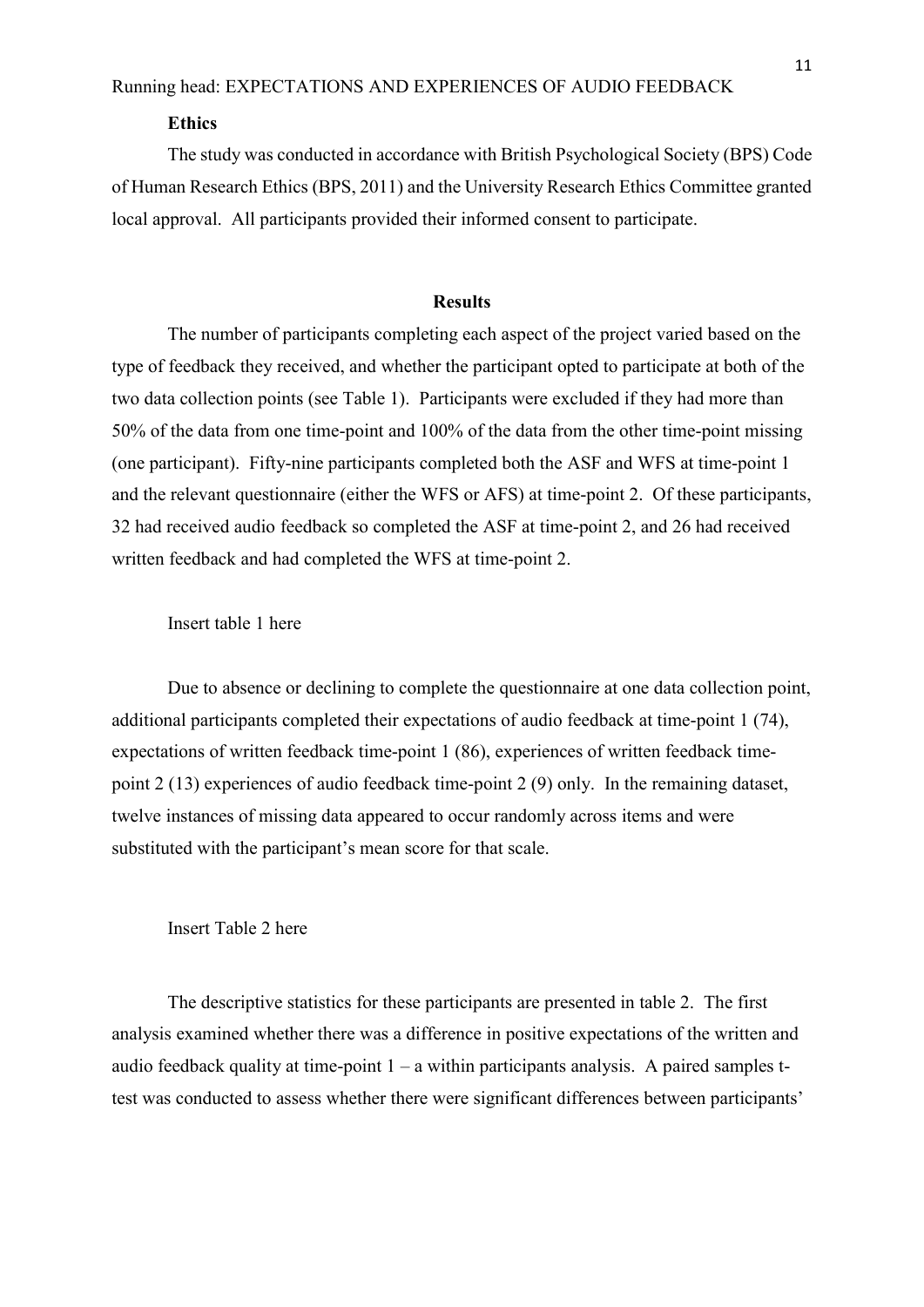WSF and ASF scores at time-point  $1<sup>1</sup>$ . The results indicated that participant's positive expectations for written feedback ( $M = 3.69$ ,  $SD = 0.87$ ) were significantly greater than their positive expectations for audio feedback  $(M = 3.41, SD = 0.96)$ ,  $t(102) = -2.252$ ,  $p = 0.026$ , 95% CI [-0.52, -0.03]. An effect size was calculated using Cohen's d, which produced a figure of 0.31, equivalent to a small effect (Cohen 1992).

The second analysis assessed whether there was a difference in the experience of the written and audio feedback quality at time-point 2 – a between participants analysis. An independent samples t-test was conducted to assess whether there were significant differences between participants' experiences of feedback quality from audio and written measures at time-point 2. The results indicated that experience of written feedback ( $M = 3.63$ ,  $SD = 0.87$ ) was not significantly more positive than the experience of audio feedback ( $M = 3.38$ ,  $SD =$ 0.82), *t (78) = -1.344, p =.183,* 95% CI [-0.63, 0.12]*.*

A third set of analyses investigated whether experiences of feedback (measured at time-point 2) surpass expectations of feedback quality (measured at time-point 1). Two paired samples t-test were conducted to assess whether there were significant differences between participants' experiences and expectations of feedback quality from those within the written condition and then those within the audio condition<sup>2</sup>. The results indicated that participants expectation for written feedback ( $M = 3.65$ ,  $SD = 1.02$ ) was not significantly greater than their experience of written feedback ( $M = 3.56$ ,  $SD = 0.91$ ),  $t(25) = 0.475$ , *p =.639,* 95% CI [0.29, 0.47. The results also indicated that participants expectation for audio feedback ( $M = 3.55$ ,  $SD = 0.88$ ) was not significantly greater than their experience of audio feedback ( $M = 3.47$ ,  $SD = 0.86$ ),  $t(31) = 0.475$ ,  $p = .638$ , 95% CI [-0.28, 0.44].

A fourth set of analyses aimed to show whether there is a greater change between expectations (time-point 1) and experiences (time-point 2) of written feedback compared with the change across these time-point for audio feedback. An independent samples t-test was conducted to assess whether there were significant differences between participants' change scores (experiences – expectations) of written feedback compared with participants' change scores (experiences– expectations) of audio feedback. The results indicated that the mean change score for written feedback ( $M = -0.087$ ,  $SD = 0.94$ ) were not significantly greater than

**.** 

<sup>&</sup>lt;sup>1</sup> Due to the within samples design this analysis was conducted with the 103 participants who had completed both measures. As such mean scores are different from those shown in table 2 which were calculated for each measure individually.

<sup>&</sup>lt;sup>2</sup> Due to the within samples design this analysis was conducted with the 26 participants who had completed the WFS at both time 1 and 2, and 32 participants who had completed the AFS at both time 1 and time 2. As such mean scores are different from those shown in table 2 which were calculated for each measure individually.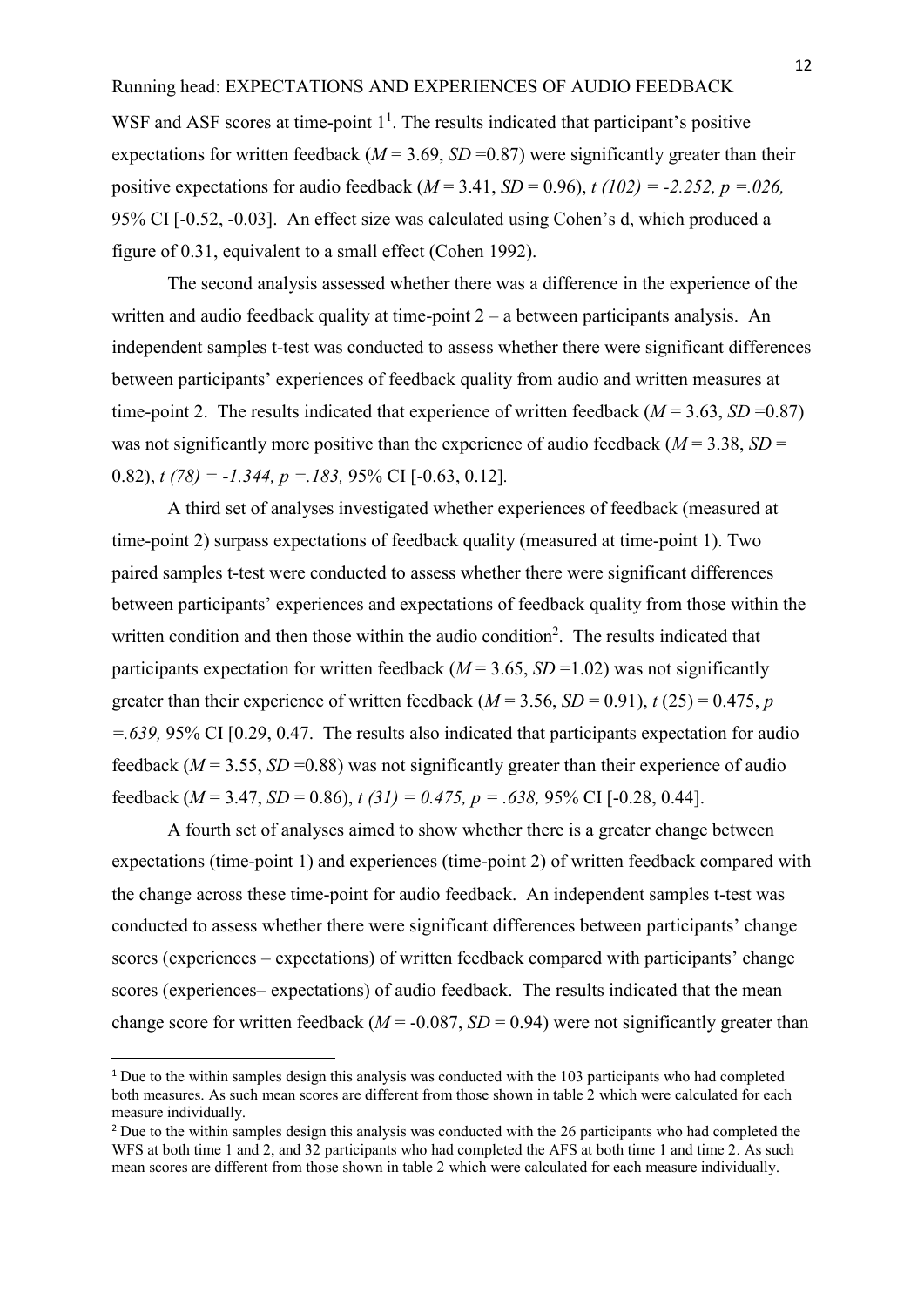Running head: EXPECTATIONS AND EXPERIENCES OF AUDIO FEEDBACK the change scores for audio feedback ( $M = -0.085$ ,  $SD = 1.01$ ),  $t (56) = 0.010$ ,  $p = .992$ ,  $95\%$ *CI [*0.51, 0.52].

The effect of type of feedback (written, audio) upon grade awarded was also assessed by means of an independent t-test. This showed that there was no significant differences in grade awarded depending upon whether the marker used audio ( $M = 58.75$ ,  $SD = 9.96$ ) or written feedback (*M* = 59.90, *SD* = 6.51), *t* (77) = -.604, *p* = .547, 95% CI [-4.93, 2.36].

The final set of analyses aimed to assess whether the students' grade for the assignment had any influence upon their response to feedback. For these analyses One-way ANOVAs were computed. Dependent variables were either written or audio feedback at time 2, with the independent variable being grade for the assignment. Grade boundaries were as follows; first (>70%), upper second (60-69%), lower second (50-59%), third (40-49%), and fail  $( $40\%$ )$ . Frequencies of the different grades awarded through audio and written feedback are presented in table  $3<sup>3</sup>$ .

In the first ANOVA experiences of audio feedback comprised the dependent variable with the independent variable being grade category. There was no significant effect of essay grade on experiences of audio feedback at the  $p < .05$  level for the four conditions  $(F(3, 36))$  = 0.886,  $p = .458$ .

In the second ANOVA experiences of written feedback comprised the dependent variable with the independent variable being grade for the assignment. There was a significant effect of essay grade on experiences of written feedback at the *p<* .05 level for the three conditions  $F(2, 36) = 3.573$ ,  $p = .038$ . Post hoc comparisons using the Tukey HSD test indicated that the mean score for the *first* condition ( $M = 4.58$ ,  $SD = 0.47$ ) was not significantly different the mean score for the *lower second* condition ( $M = 3.63$ ,  $SD = 0.90$ , *p =* .094), although it did significantly differ from the *upper second condition* (*M* = 3.32*, SD* = 0.69,  $p = .029$ ).

Insert Table 3 here

# **Discussion**

# **Summary of the results**

**.** 

In accordance with the hypothesis, the results revealed that participants' expectations of audio and written feedback were different, in that students demonstrated a significantly

<sup>&</sup>lt;sup>3</sup> The categories third and fail were combined due to low numbers within these groups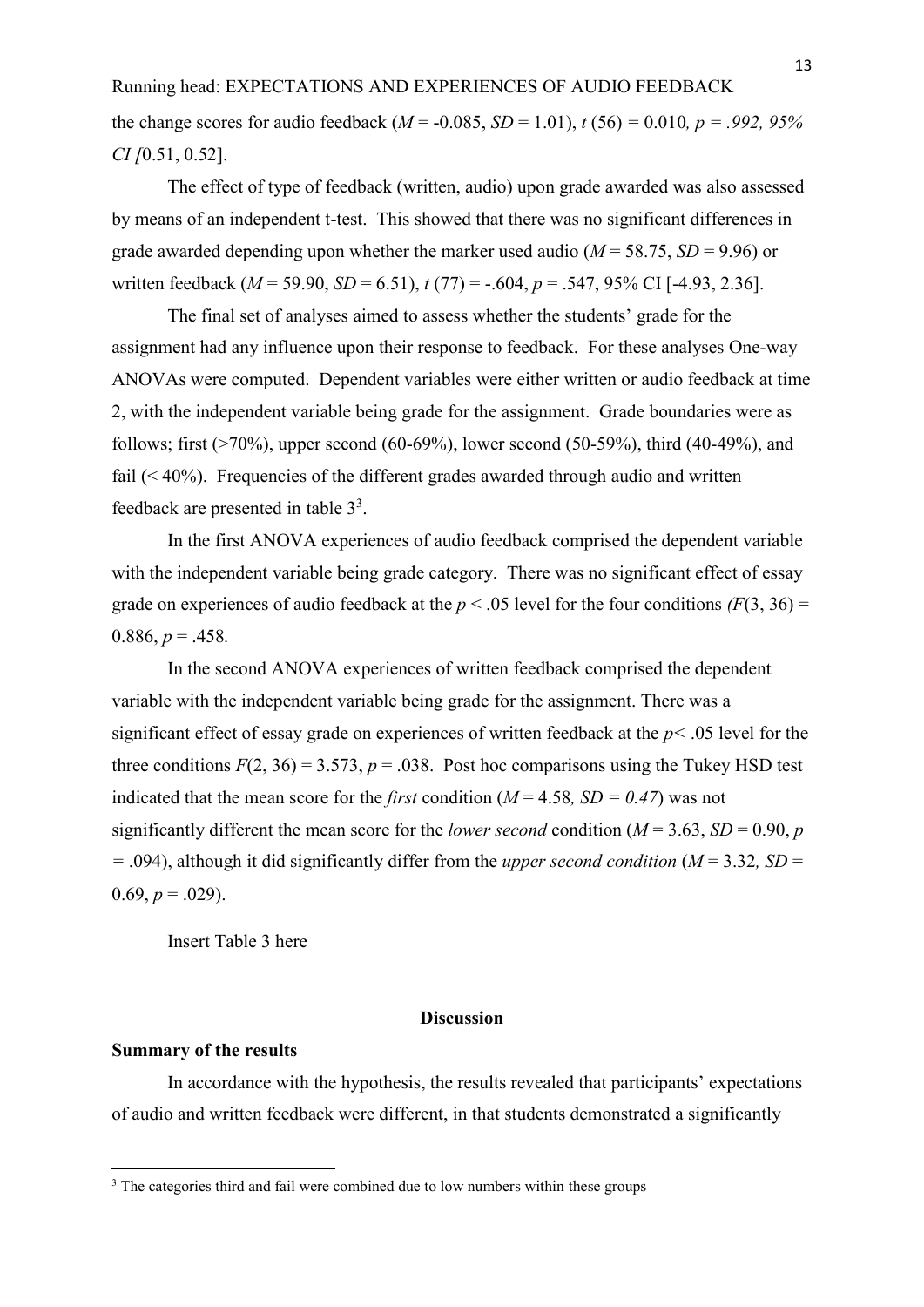stronger preference for written feedback over audio feedback at time-point 1, although this difference only equated to a small effect size. Results also revealed that student experiences of quality of feedback at time-point 2 did not differ between those who had received it in an audio and written format, a finding that contradicted the hypothesised trend. In contrast to past literature and the hypothesis, experiences of feedback did not surpass expectations of feedback quality for participants receiving either audio or written feedback. Similarly, the mean change between expectations and experiences of written feedback was also not significantly greater than the change between expectations and experiences of audio feedback. Finally, students' grade for the assignment had no impact on their experience of audio feedback. However, amongst students receiving written feedback, those awarded a first class grade had more positive experiences of this type of feedback than those who received an upper second class grade.

The results show that at least initially participants had lower positive expectations of audio compared to written feedback. With only 16% of the current sample having prior experience of this form of feedback, lower expectations of audio compared to written feedback may reflect concerns about using this unfamiliar technology (JISC, 2009), rather than issues with the audio feedback itself. Support for this explanation comes from Rodway-Dyer et al. (2011) who found less positive reactions to audio feedback by first year, compared to more experienced students (Rodway-Dyer et al. 2011). Furthermore, Lilly (2010) found that ability to cope with criticism is greater amongst students further into their studies. This therefore suggests that year two and three students maybe more accepting of the enhanced presence of audio feedback than the year 1 students surveyed in the current study. Alternatively, Jones et al. (2012) suggest that year one students may be more satisfied with the quality of their (written) feedback than year two students because the first year of study does not affect final degree classification, leading to lower investment in their studies among year 1 compared to students at higher levels of study. However, the significant difference in expectations of audio and written feedback (at time-point 1) in the current research did not extend to a significant difference between student experiences of these two forms of feedback in time-point 2. Thus, both the current study, and past research demonstrate that, despite initial scepticism, students like audio feedback when they actually receive it.

No significant differences in the experiences of audio and written feedback were evident within the present study, which contradicts past research that generally shows a preference for audio over written feedback (Voelkel and Mello 2014). There are two explanations for this finding. Firstly, past research has commented that students found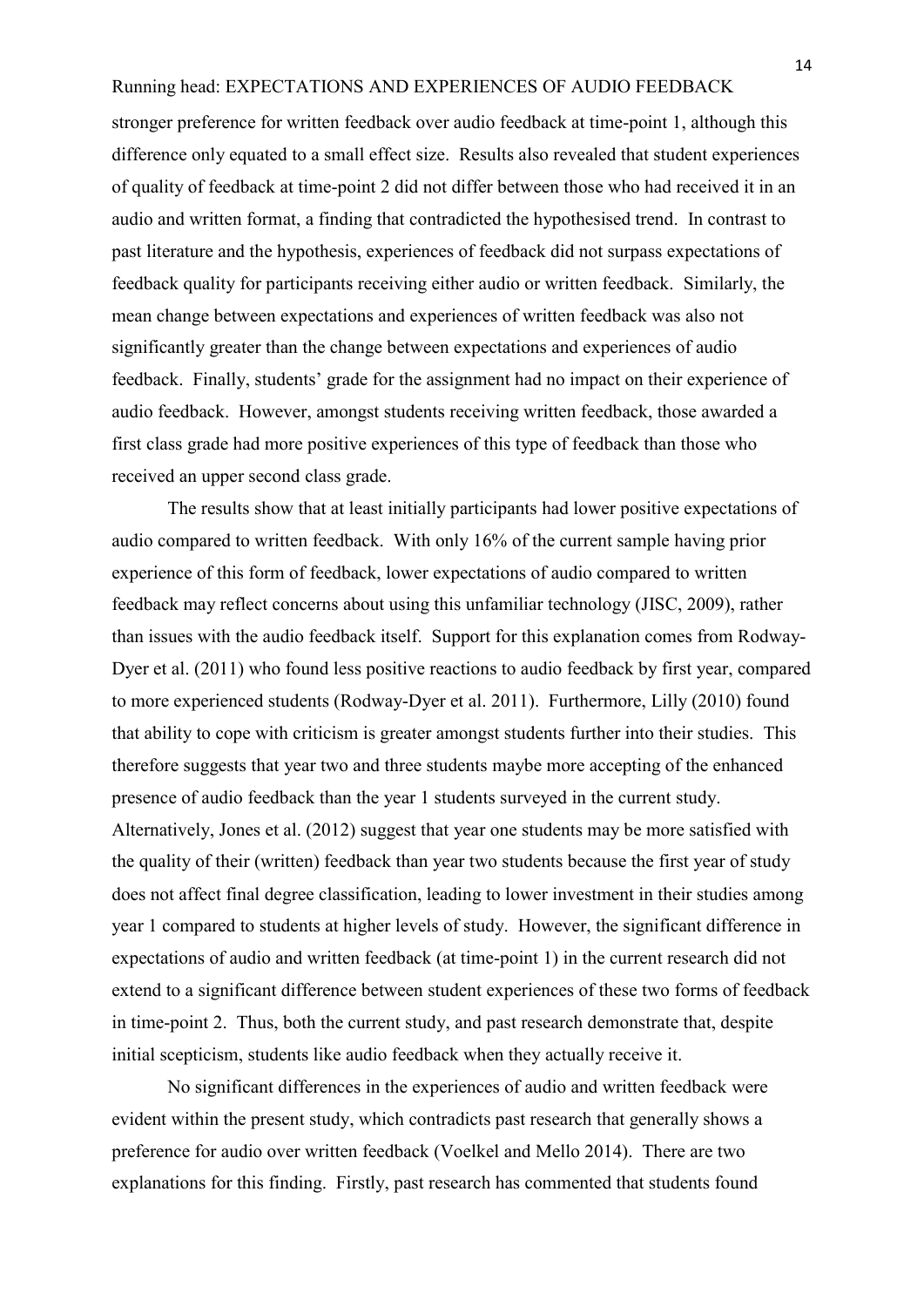handwritten and typed comments to be poor quality (Merry and Orsmond 2008; Voelkel and Mello 2014). However, the study data, and the relevant NSS (2013) data indicate that the written feedback provided on this course was of a good standard. Therefore, the fact that students were already receiving high quality written feedback could have prevented them from seeing a marked advantage of audio over written feedback. Alternatively, the experimental nature of the study could explain the lack of significant differences in the experience of audio and written feedback. This paper addressed the call by Cavanaugh and Song (2014) to conduct direct comparisons of audio and written feedback on the same assignment in order to gain a better insight into student experiences of these feedback mechanisms. With the exception of Chalmers et al. (2014) and Voelkel and Mello (2014) the present study is the only one to employ an experimental design in which participants were randomly allocated to receive either audio or written feedback on a single assignment. Although Chalmers et al. found greater satisfaction with audio than written feedback, they acknowledged that this may be due to ".. a tendency for tutors to be more generous when giving audio feedback" compared to written feedback (71). Similarly, Voelkel and Mello (2014) failed to provide support from inferential statistics for their participant's preference for audio over written feedback. Thus, the strong less robust research deign and staff bias in previous research (both absent in the current research) may account for the finding of a preference for audio over written feedback. Regardless, the current study findings suggest that the use of audio feedback will not negatively affect student evaluations and is therefore a suitable alternative.

Jones et al. (2012) demonstrated that lower performing students were less satisfied than higher performing students were with the written feedback given upon an assignment. A similar trend was found within the present research, where those received a first class grade for the assignment were significantly happier with their written feedback compared with those receiving an upper second class grade. However, there was no difference between either of these conditions and the lower second condition. This suggests that staff may need to pay particular attention to the feedback provided to mid-level students in order to be as constructive and encouraging, as they are with the highest and lowest preforming students. It is interesting to note that grade had no significant effect on experiences of audio feedback, perhaps implying that staff effectively used their enhanced presence (Hennessy and Forrester 2013) to convey their critique in a supportive and encouraging manner. In support of this, Voelkel and Mello (2014) found that although students felt their written feedback predominantly focused on the negative aspects of their performance, this same criticism was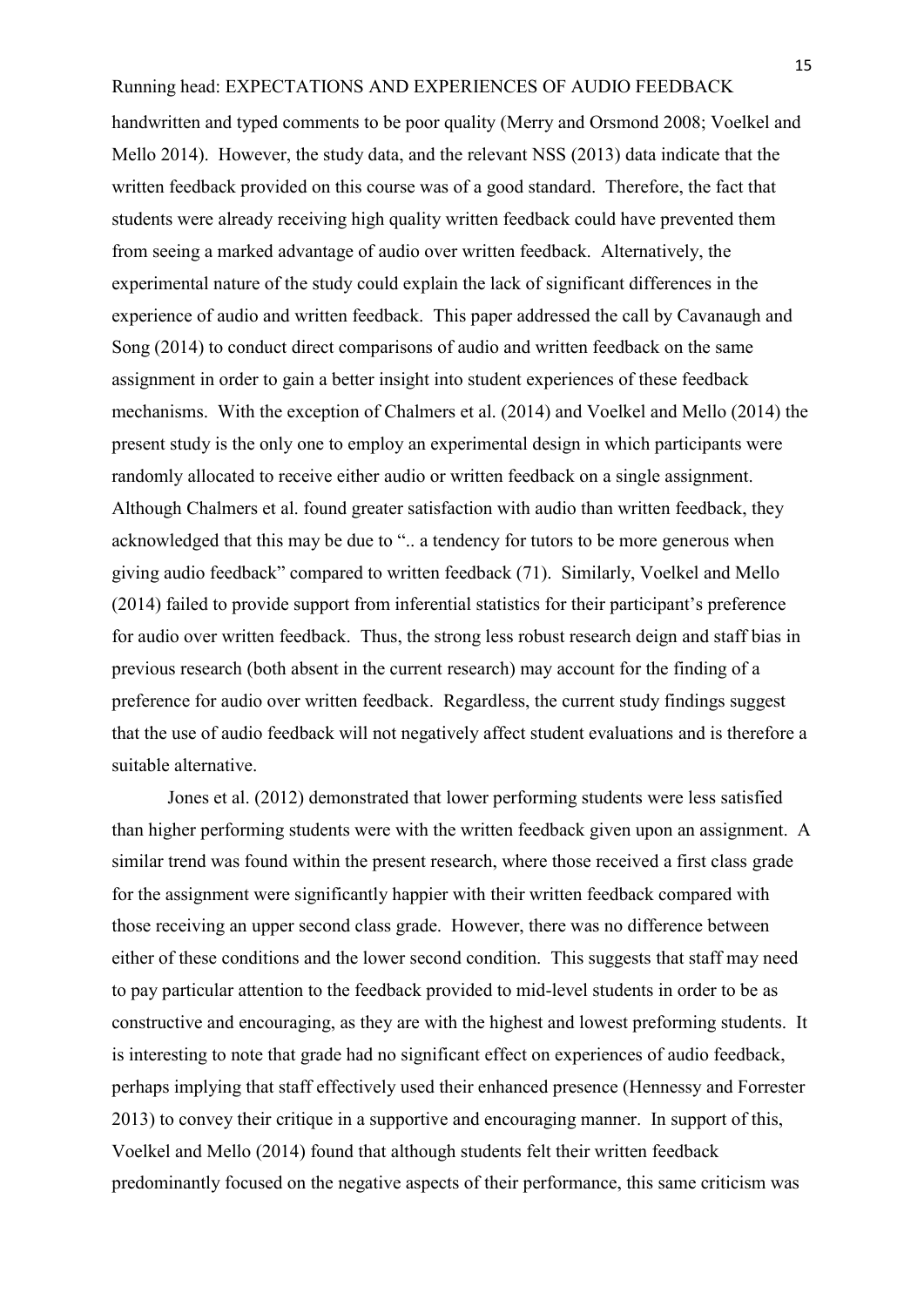not levelled at audio feedback. Moreover, King, McGugan, and Bunyan (2008) found that staff had heightened awareness of language use within audio compared to written feedback and actively changed their language to appear more encouraging and less critical. This finding supports the tendency towards leniency when using audio compared to written feedback identified by Voelkel and Mello, but not evident in the present study.

# **Limitations**

High levels of attrition are common within longitudinal research (Cohen, Manion, and Morrison 2011) and overall only 36.70% of the participants who completed their expectations of feedback at time-point 1 completed their experiences of feedback (either written or audio) at time-point 2. The resulting sample was therefore fairly small, although consistent with samples in similar studies assessing student experiences of audio feedback (Chalmers et al. 2014) and in excess of samples in several similar studies (Brearley and Cullen 2012; Cavanaugh and Song 2014). Nonetheless, respondents did receive a range of grades for the assignment and were therefore representative of the cohort in general, rather than merely high or low performing students.

### **Further work**

Additional research is required to further validate the use of the AFS and WFS given that the present study is the only piece of research to date to utilise these measures.

Similar to past research (for example Voelkel and Mello 2014), the present study utilised a single written assignment to assess expectations and experiences of feedback quality. It would be beneficial to investigate student experiences of audio and written feedback on different types of assignments (such as group and individual presentations, practical research projects and reflexive accounts) to investigate whether the experience of feedback (audio and written) is influenced by the emphasis on micro, middle and global level feedback comments (Stern and Solomon 2006) within different forms of assessment. Furthermore, future research should qualitatively explore the experiences of students at differing levels of undergraduate study to assess whether they are more or less positive about audio feedback than first years (Jones et al. 2012; Rodway-Dyer et al. 2011).

### **Conclusion**

The present study has contributed to the literature base within this area in providing a quantitative analysis to compare expectations and experiences of audio versus written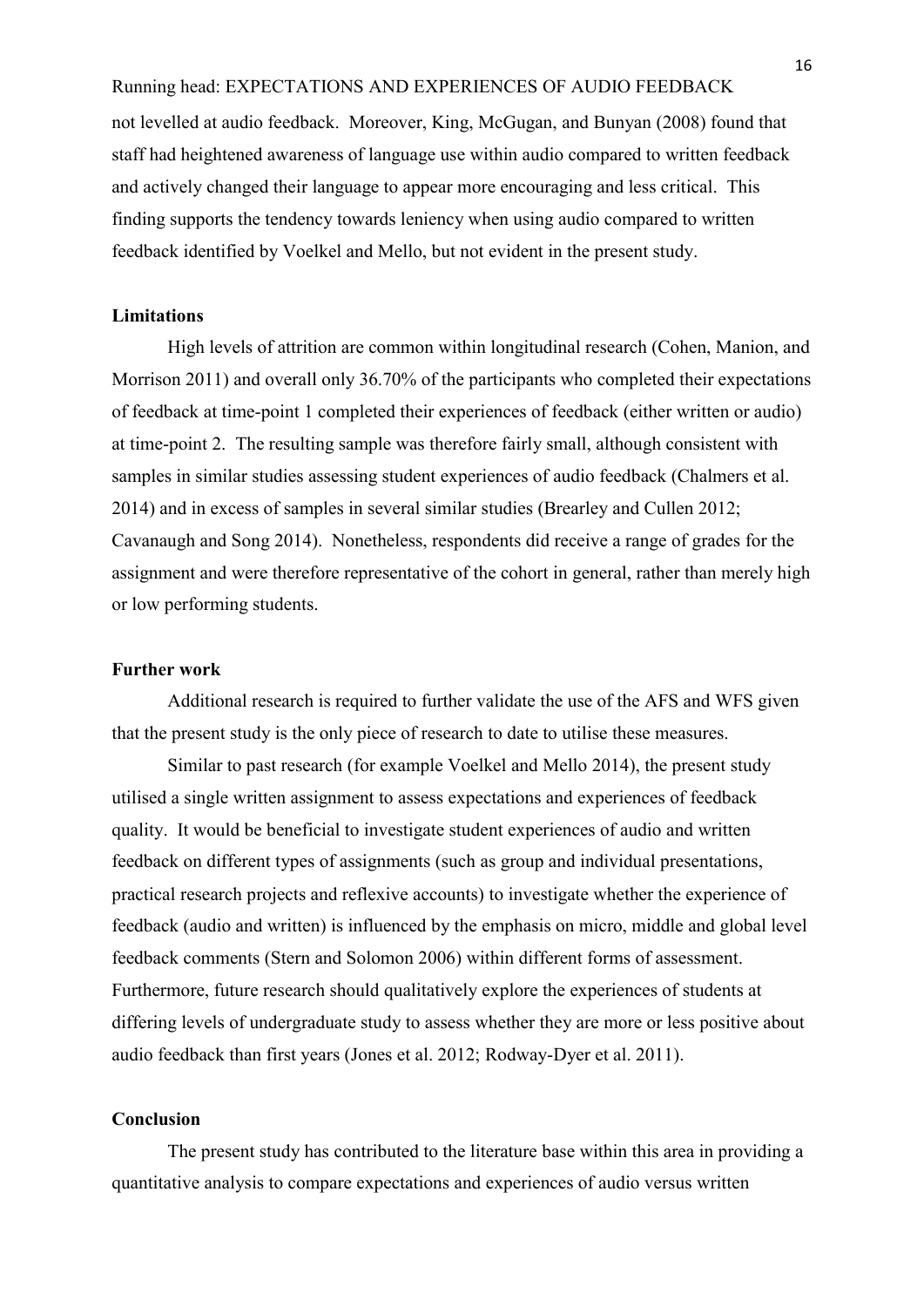feedback within a group of first year university students. Although expectations of audio feedback were not as high as expectations for written feedback, the findings suggest that the use of audio feedback will not negatively affect student evaluations. Thus, the findings imply that audio feedback is a useful tool for providing feedback to students despite their initial scepticism of this technology.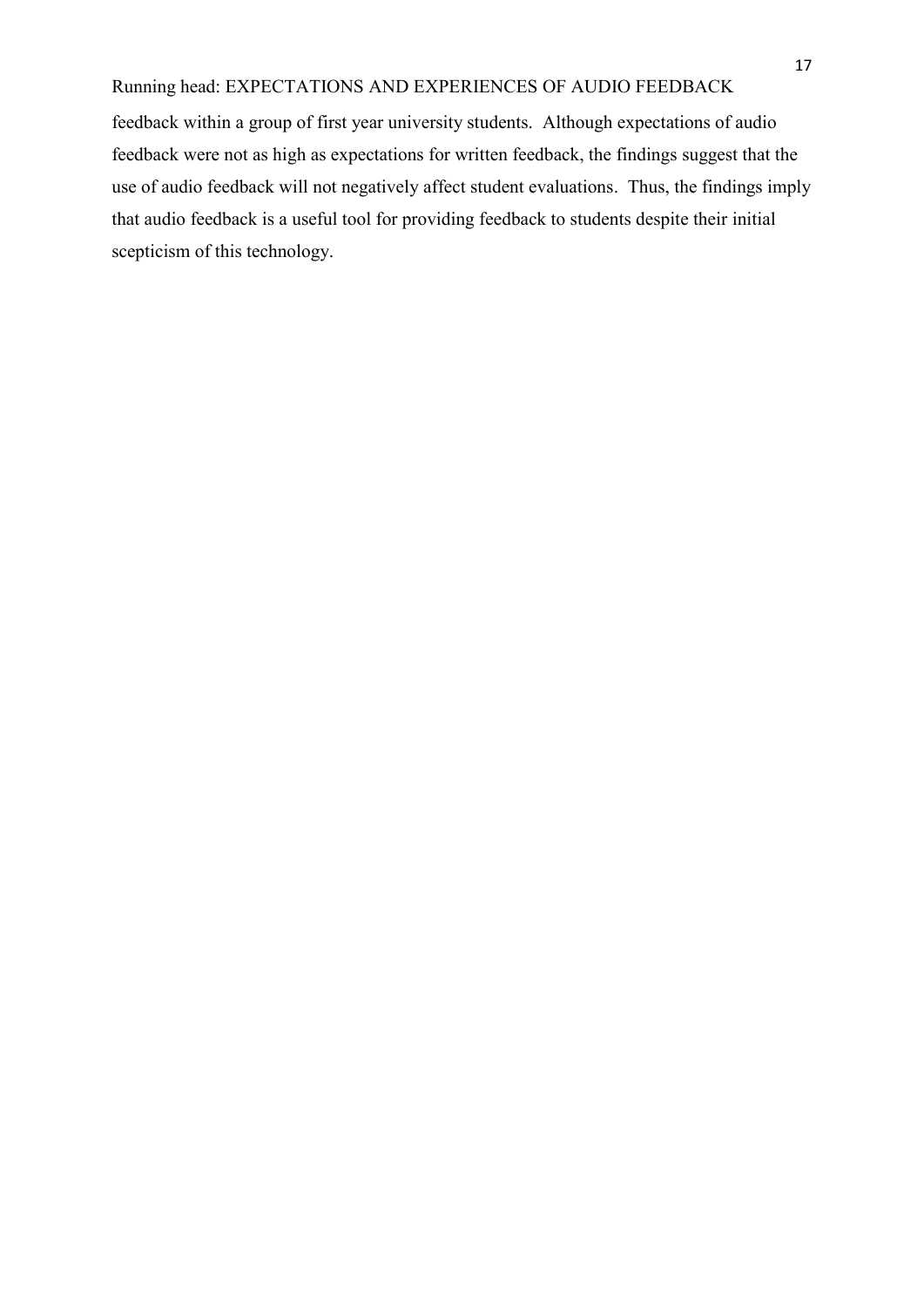#### **References**

- Allen, Rob, and Steve Bentley. 2012. "Feedback Mechanisms: Efficient and Effective Use of Technology or a Waste of Time and Effort?" *Proceedings of the HEA STEM Learning and Teaching Conference.* doi: 10.11120/stem.hea.2012.072
- Bailey, Richard, and Mark Garner. 2010. "Is the Feedback in Higher Education Assessment Worth the Paper it is Written on? Teachers' Reflections on their Practices." *Teaching in Higher Education* 15 (2): 187–98.
- Brearley, Francis. Q. and W. Rod Cullen. 2012. "Providing Students with Formative Audio Feedback." *Bioscience Education* 20: 22-36.
- British Psychological Society. 2011. "Code of Human Research Ethics" Accessed 25 September 2015. http://www.bps.org.uk/sites/default/files/documents/code\_of\_human\_research\_ethics. pdf
- Cann, Alan. 2014. "Engaging Students with Audio Feedback." *Bioscience Education* 22 (1): 31-41.
- Carless, David. 2006. "Differing Perceptions in the Feedback Process." *Studies in Higher Education* 31(2): 219–33.
- Carruthers, Claire, Brenda McCarron, Bolan, Peter, Adrian Devine, Uma McMahon-Beattie, and Amy Burns. 2014. "'I Like the Sound of That' – An Evaluation of Providing Audio Feedback Via the Virtual Learning Environment for Summative Assessment." *Assessment and Evaluation in Higher Education.* doi: 10.1080/02602938.2014.917145
- Cavanaugh, Andrew. J. and Liyan Song. 2014. "Audio Feedback versus Written Feedback: Instructors' and Students' Perspectives." *MERLOT Journal of Online Learning and Teaching* 10 (1): 122-138.
- Chalmers, Charlotte, Janis MacCallum, Elaine Mowat, and Norma Fulton. 2014. "Audio Feedback: Richer Language but No Measurable Impact on Student Performance." *Practitioner Research in Higher Education* 8 (1): 64-73.
- Cohen, Simon. 1992. "A Power Primer." *Psychological Bulletin* 112 (1): 155-159.
- Cohen, Louis, Lawrence Manion, and Keith Morrison. 2011. *Research methods in education*. London: Routledge.
- Dowden, Tony, Sharon Pittaway, Helen Yost, and Robyn McCarthy. 2011. "Students' Perceptions of Written Feedback in Teacher Education: Ideally Feedback is a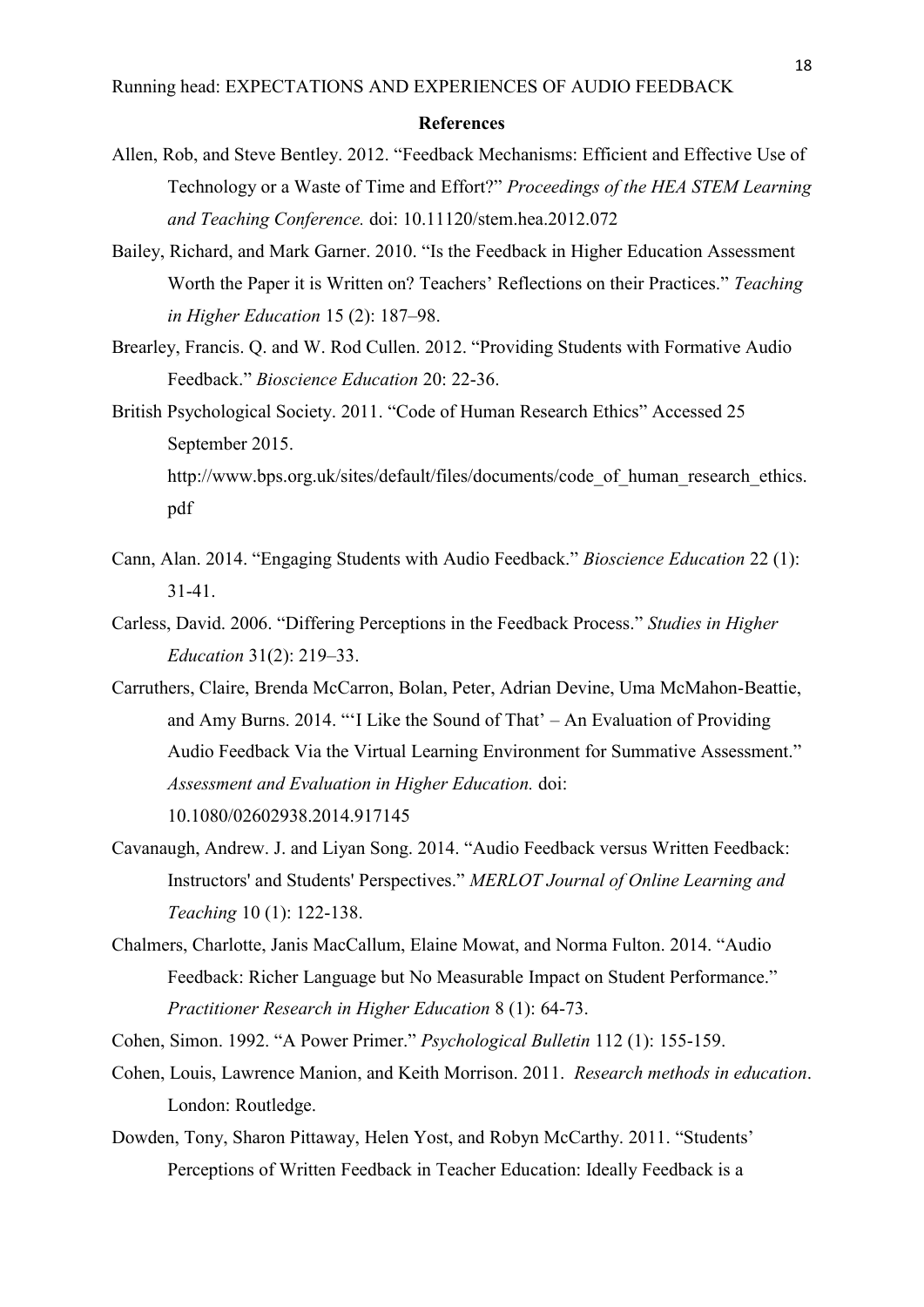Continuing Two-Way Communication that Encourages Progress." *Assessment and Evaluation in Higher Education* 38 (3): 349–362. doi**:**  10.1080/02602938.2011.632676

- France, Derek, and Anne Wheeler. 2007. *"*Reflections on Using Podcasting for Student Feedback." *Planet* 18: 9-11.
- Gibbs, Graham, and Claire Simpson. (2004). Conditions under which Assessment Supports Students' Learning. *Learning and Teaching in Higher Education* 1:.3-31. Accessed December 5 2014 http://www.glos.ac.uk/adu/clt/lathe/issue1/index.cfm
- Harman, Kerry, and Liz McDowell. 2011. "Assessment Talk in Design: The Multiple Purposes of Assessment in HE." *Teaching in Higher Education* 16(1): 41–52.
- Hatziapostolou, Thanos, and Iraklis Paraskakis. 2010. "Enhancing the Impact of Formative Feedback on Student Learning Through an Online Feedback System." *Electronic Journal of e-Learning* 8 (2): 111-122.
- Hennessy, Claire and Gillian Forrester. 2013. "Developing a Framework for Effective Audio Feedback: A Case Study." *Assessment and Evaluation in Higher Education* 39 (7): 777-789. doi:10.1080/02602938.2013.870530
- Huxham, Mark 2007. "Fast and Effective Feedback: Are Model Answers the Answer?" *Assessment and Evaluation in Higher Education* 32 (6): 601–11.
- Ice, Philip, Reagon Curtis, Perry Phillips, and John Wells. 2007. "Using Asynchronous Audio Feedback to Enhance Teaching Presence and Students' Sense of Community." *Journal of Asynchronous Learning Networks* 11 (2): 3-25
- Ice, Phil, Karen Swan, Sharon Diaz, Lori Kupczynski, and Alison Swan-Dagen. 2010. "An Analysis of Students' Perceptions of the Value and Efficacy of Instructors' Auditory and Text-Based Feedback Modalities across Multiple Conceptual Levels." *Journal of Educational Computing Research* 43(1): 113-134.
- Jackson, Mark. 2012. "Improving the Assessment Feedback Experience: A Case Study." *Enhancing Learning in the Social Sciences* 4 (3): 1-7. doi: 10.11120/elss.2012.04030012
- James, Richard, Krri-Lee Krause, and Claire Jennings. 2010. "The First Year Experience in Australian Universities: Findings from 1994 to 2009." Centre for the Study of Higher Education, The University of Melbourne. Accessed December 5 2014.

http://cshe.unimelb.edu.au/research/experience/docs/FYE\_Report\_1994\_to\_2009.pdf

JISC 2009. *Learners' experiences of e-learning*, synthesis report. Accessed December 5 2014.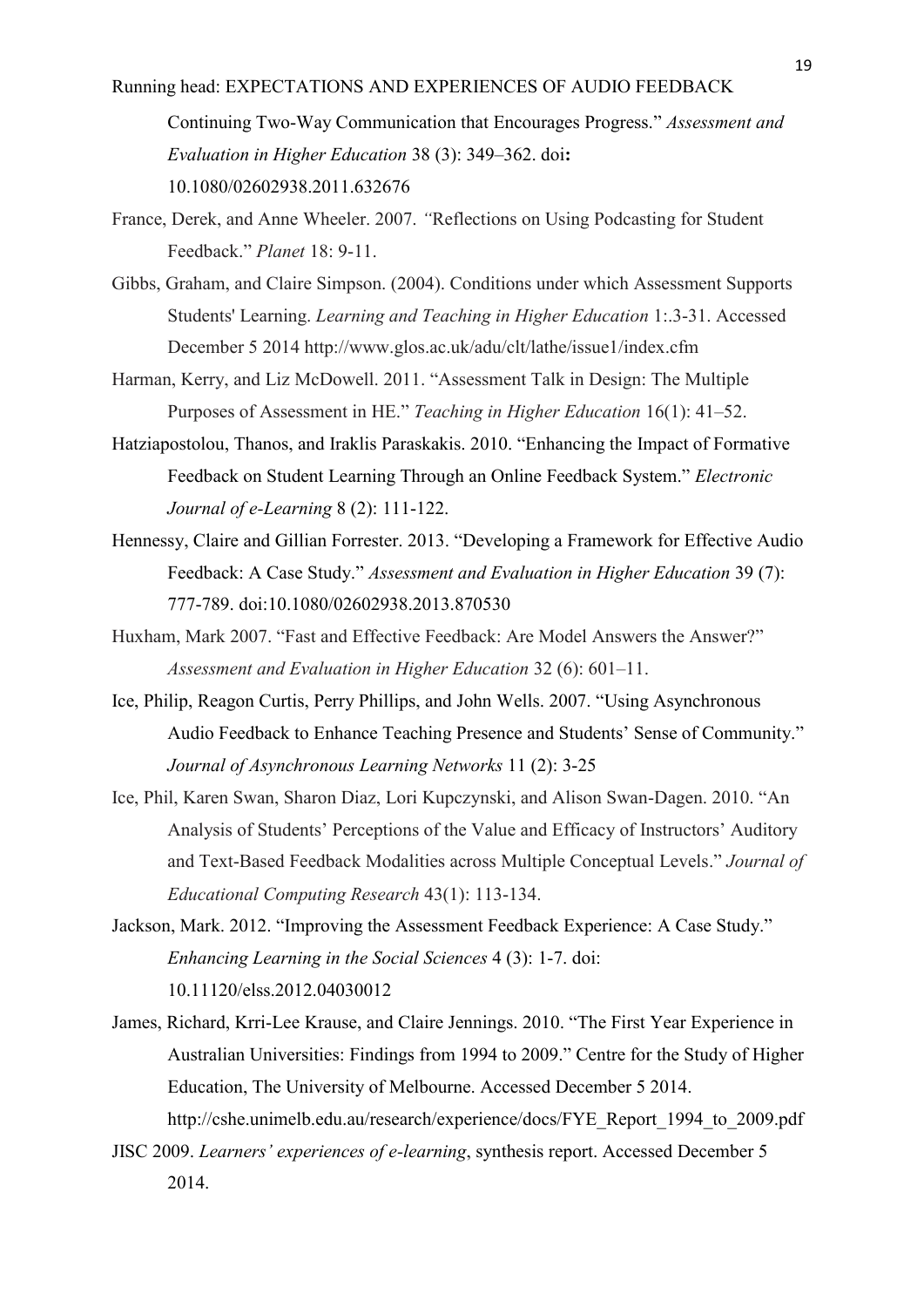- Running head: EXPECTATIONS AND EXPERIENCES OF AUDIO FEEDBACK www.jisc.ac.uk/media/documents/programmes/elearningpedagogy/lxp2finalsynthesis pdf
- Jones, Harriet, Laura Hoppitt, Helen James, John Prendergast, Stephen Rutherford, Kay Yeoman, and Mark Young. 2012. "Exploring Students' Initial Reactions to the Feedback They Receive on Coursework." *Bioscience Education* 20: 4-21. doi:10.11120/beej.2012.20000004
- King, Dave, Stuart McGugan, and Nick Bunyan. 2008. "Does It Make A Difference? Replacing Text with Audio Feedback." *Practice and Evidence of Scholarship of Teaching and Learning in Higher Education* 3 (2): 145-163.
- Laughton, David. 2013. "Using Audio Feedback to Enhance Assessment Practice An Evaluation of Student and Tutor Experiences." *Student Engagement and Experience Journal* 2 (2): 1-20. doi:10.7190/seej.v2i2.68
- Li, Jinrui, and Rosemary De Luca. 2014. "Review of Assessment Feedback." *Studies in Higher Education* 39 (2): 378–393. doi:10.1080/03075079.2012.709494
- Lilly, Jaki, Uwe Mattias Richter, and Berenice Rivera-Macias. 2010. "Using Feedback to Promote Learning: Student and Tutor Perspectives." *Practitioner Research in Higher Education* 4: 30–40.
- Lunt, Tom, and John Curran. 2010. "'Are You Listening Please?' The Advantages of Electronic Audio Feedback Compared to Written Feedback." *Assessment and Evaluation in Higher Education* 35 (7): 759-769. doi: 10.1080/02602930902977772
- Lizzio, Alf, and Keithia Wilson. 2008. "Feedback on Assessment: Students' Perceptions of Quality and Effectiveness." *Assessment and Evaluation in Higher Education* 33(3): 263–75.
- Macgregor, George, Alex Spiers, and Chris Taylor. 2011. "Exploratory Evaluation of Audio Email Technology in Formative Assessment Feedback." *Research in Learning Technology,* 19 (1): 39–59. doi: 10.1080/09687769.2010.547930
- McGarvey, David J, and Katherine J Haxton. 2011. "Using Audio for Feedback on Assessments: Tutor and Student Experiences." *New Directions* 7: 5-9. doi: 10.11120/ndir.2011.00070005
- Merry, Stephen, and Paul Orsmond. 2008. "Students' Attitudes to and Usage of Academic Feedback Provided Via Audio Files." *Bioscience education ejournal* 11, Accessed December 5 2014. http://journals.heacademy.ac.uk/doi/abs/10.3108/beej.11.3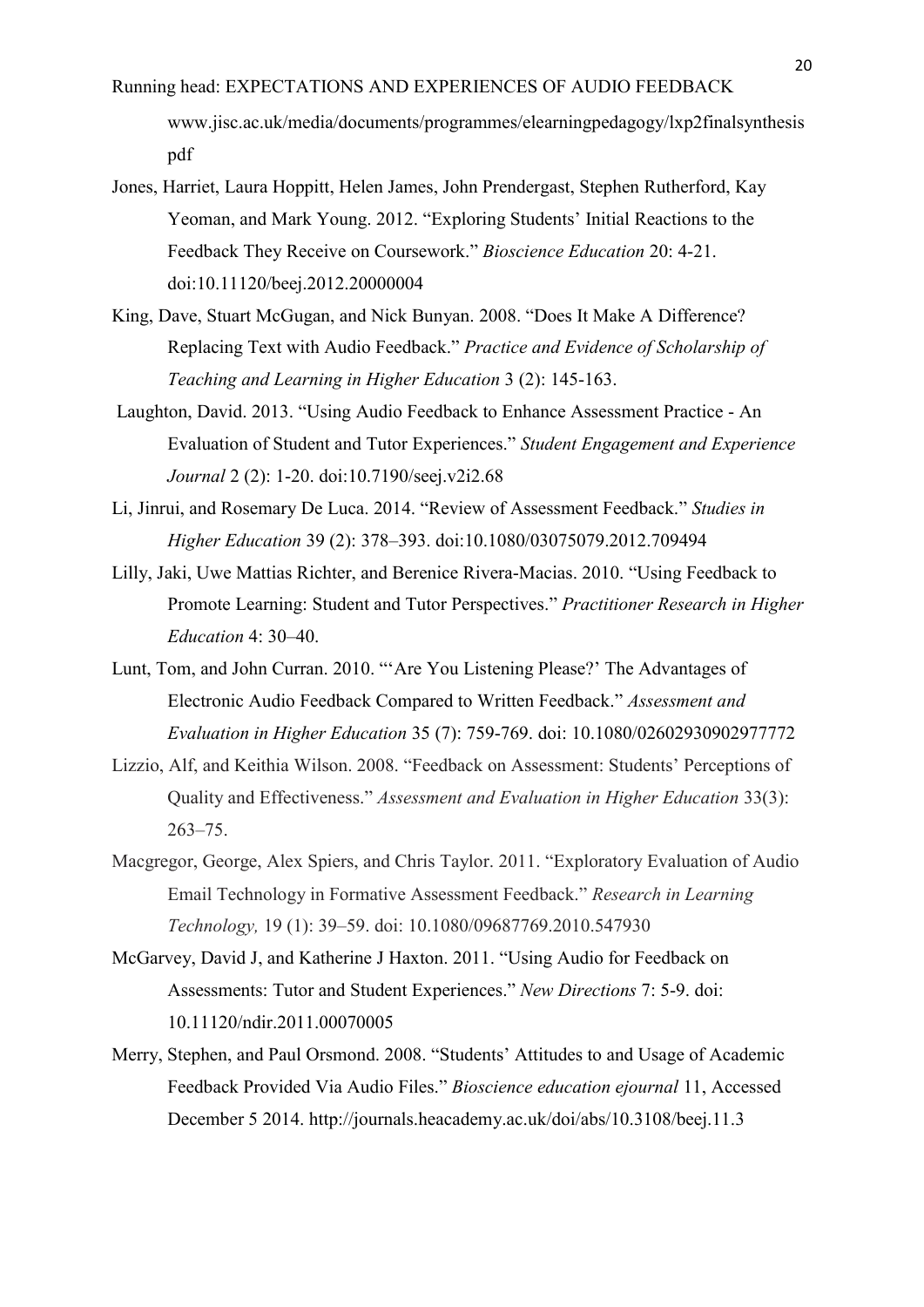- Munro, Wendy, and Linda Hollingworth. 2014. "Audio Feedback to Physiotherapy Students for Viva Voce: How Effective is 'The Living Voice'?" *Assessment and Evaluation in Higher Education* 39 (7): 865-878. doi: 10.1080/02602938.2013.873387
- Mutch, Alistair 2003. "Exploring the Practice of Feedback to Students." *Active Learning in Higher Education* 4 (1): 24–38.
- Nicol, David 2010. "From Monologue to Dialogue: Improving Written Feedback Processes in Mass Higher Education." *Assessment and Evaluation in Higher Education* 35 (5): 501-517.
- Nortcliffe, Anne, and Andrew Middleton. 2007. "Audio Feedback for the iPod Generation." International Conference on Engineering Education – ICEE 2007. September 3 – 7, 2007. Accessed December 5 2014.

http://www.academia.edu/696913/Audio\_feedback\_for\_the\_iPod\_generation

- NSS. 2013. "National Student Survey Results 2013" Accessed 25 September 2015. http://www.hefce.ac.uk/lt/nss/results/2013/
- Race, Phil. 2010. *Making Learning Happen: A Guide for Post-Compulsory Education.* 2nd edition. London: Sage Publications Ltd.
- Rodway-Dyer, Sue, Jasper Knight, Elizabeth Dunne. 2011. "A Case Study on Audio Feedback with Geography Undergraduates." *Journal of Geography in Higher Education* 35(2): 217-231.
- Stern, Lesa A, and Amanda Solomon. 2006. "Effective faculty Feedback: The Road Less Travelled." *Assessing Writing* 11 (1): 22-41.
- Sweeney, Simon. 2009 "Internationalisation and the Use of Electronic Media in Teaching and Assessment. Live Webinars and Audio Feedback: Apparent Benefits and Drawbacks" ELiSS 2(1): 1-21.
- Voelkel, Susanne and Luciane V. Mello. 2014. "Audio Feedback Better Feedback?" *Bioscience Education* 22 (1): 16-30.
- Young, Pat. 2000. "'I Might As Well Give Up': Self-Esteem and Mature Students' Feelings about Feedback on Assignments." *Journal of Further and Higher Education* 24(3): 409-18.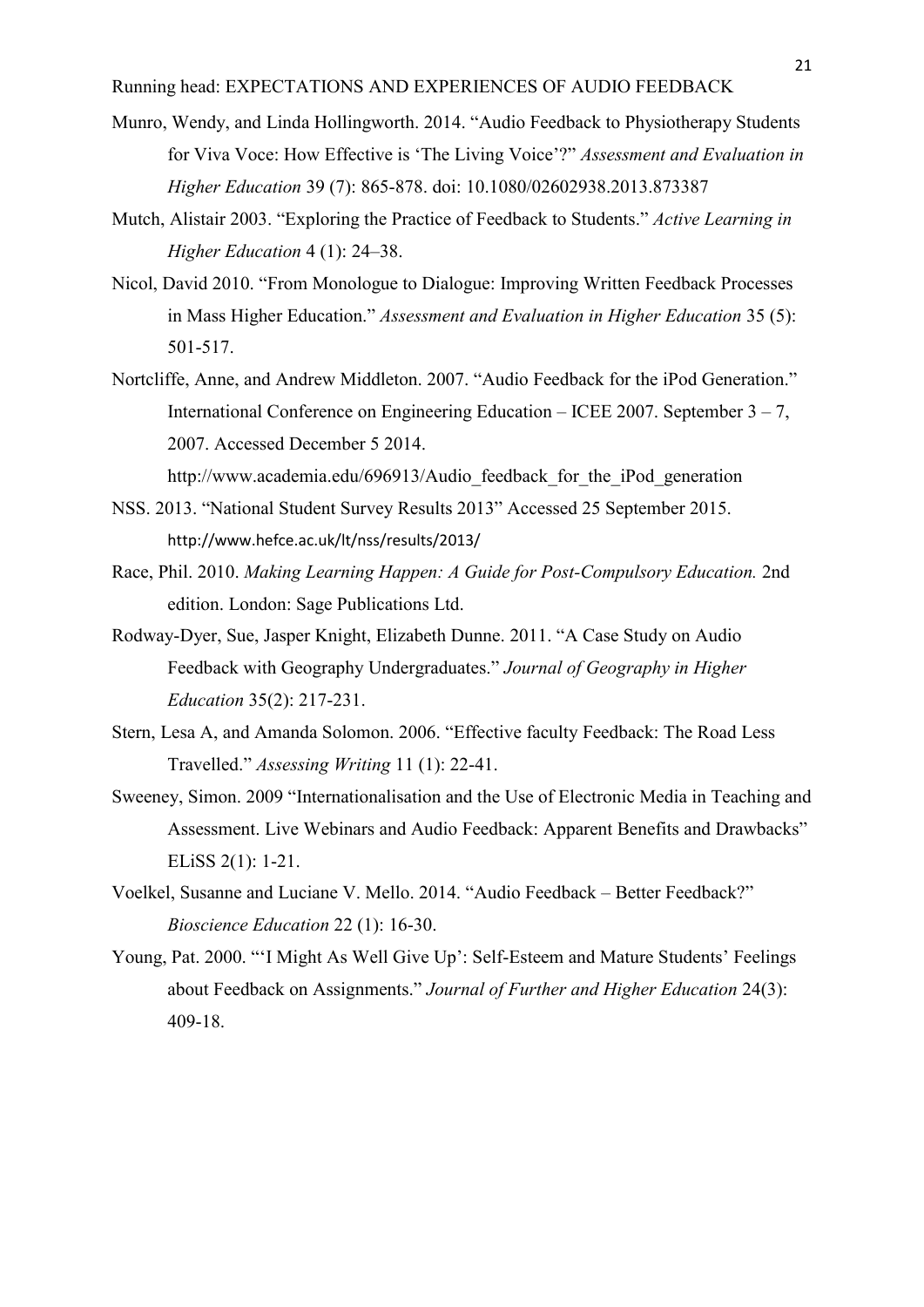|                     | - -<br><b>AFS</b> |     | <b>WFS</b> |     |
|---------------------|-------------------|-----|------------|-----|
|                     | n                 |     | n          |     |
| Time-points 1 and 2 | 32                | -   |            |     |
| Time-point 1 only   | 74                | 106 | 86         | 112 |
| Time-point 2 only   |                   |     |            | 39  |

*Table 1. Number of participants taking part in each stage of the project by condition*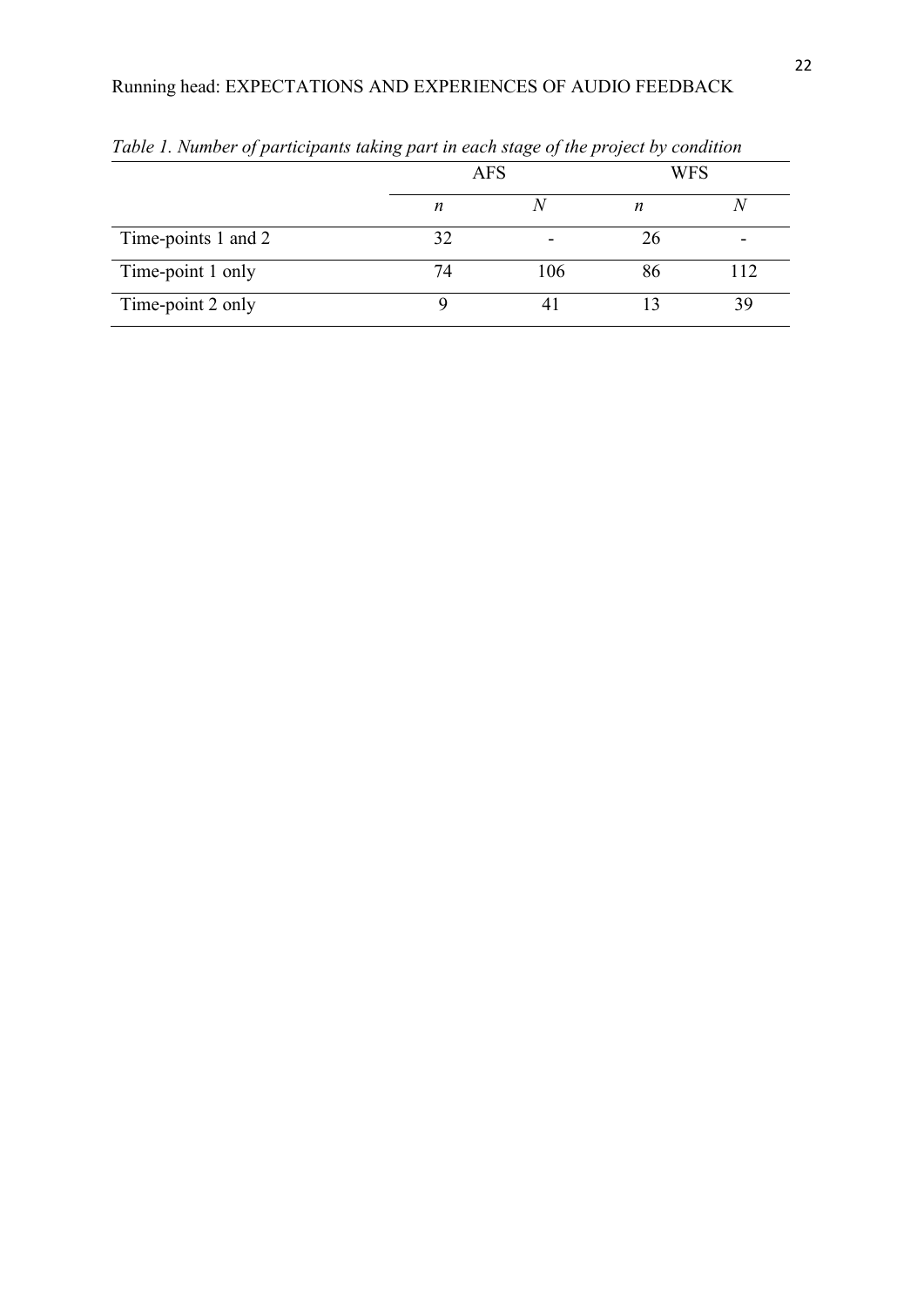| Variable                          | n   | $\overline{M}$ | SD   |
|-----------------------------------|-----|----------------|------|
| AFS (Time-point 1)                | 106 | 3.40           | 0.95 |
| WFS (Time-point 1)                | 112 | 3.70           | 0.85 |
| AFS (Time-point 2)                | 41  | 3.38           | 0.82 |
| WFS (Time-point 2)                | 39  | 3.63           | 0.87 |
| Audio change score <sup>1</sup>   | 32  | $-0.85$        | 1.01 |
| Written change score <sup>2</sup> | 26  | $-0.87$        | 0.93 |

*Table 2. Mean, standard deviation and sample size for WFS and AFS at time 1 and time 2.*

<sup>1</sup>Time-point t - Time-point 2 of audio feedback

<sup>2</sup>Time-point 1 - Time-point 2 of written feedback